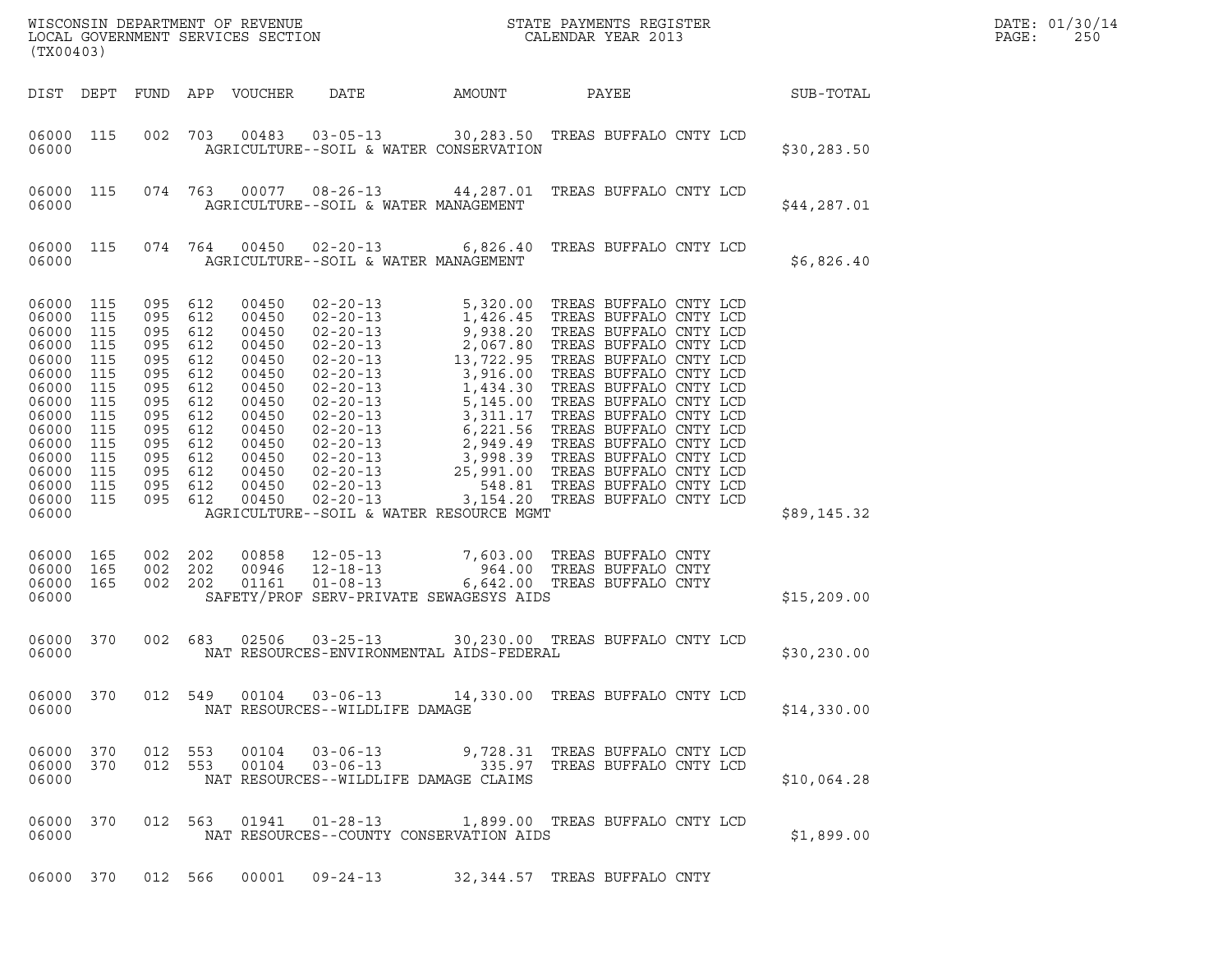| (TX00403)                                                                                                        |                                                             |                                                                                                           |                    |                                                                                                 |                                                                                   |                       | $\tt WISCONSIM DEPARTMENT OF REVENUE$ $\tt WISCONMIN SERS THE RAYMENT S REGISTERLOCAL GOVERNMENT SERVICES SECTION CALENDAR YEAR 2013$                                                                                                                                                                                     |                  | DATE: 01/30/14<br>PAGE:<br>251 |
|------------------------------------------------------------------------------------------------------------------|-------------------------------------------------------------|-----------------------------------------------------------------------------------------------------------|--------------------|-------------------------------------------------------------------------------------------------|-----------------------------------------------------------------------------------|-----------------------|---------------------------------------------------------------------------------------------------------------------------------------------------------------------------------------------------------------------------------------------------------------------------------------------------------------------------|------------------|--------------------------------|
|                                                                                                                  |                                                             |                                                                                                           |                    | DIST DEPT FUND APP VOUCHER                                                                      | DATE                                                                              | AMOUNT                | PAYEE                                                                                                                                                                                                                                                                                                                     | <b>SUB-TOTAL</b> |                                |
| 06000                                                                                                            |                                                             |                                                                                                           |                    |                                                                                                 |                                                                                   |                       | NAT RESOURCES-FOREST CROP/MANAGED FOREST                                                                                                                                                                                                                                                                                  | \$32,344.57      |                                |
| 06000 370<br>06000                                                                                               |                                                             |                                                                                                           | 012 574            | 00420                                                                                           | NAT RESOURCES--SNOWMOBILE TRAIL AIDS                                              |                       |                                                                                                                                                                                                                                                                                                                           | \$28,300.00      |                                |
| 06000 370<br>06000                                                                                               |                                                             |                                                                                                           | 012 575            |                                                                                                 | NAT RESOURCES--SNOWMOBILE TRAIL AIDS                                              |                       | 00151  08-05-13  28,300.00  TREAS BUFFALO CNTY                                                                                                                                                                                                                                                                            | \$28,300.00      |                                |
| 06000 370<br>06000                                                                                               |                                                             |                                                                                                           | 012 584            | 00024                                                                                           | NAT RESOURCES--PMT IN LIEU OF TAXES                                               |                       | 09-03-13 14,703.00 TREAS BUFFALO CNTY                                                                                                                                                                                                                                                                                     | \$14,703.00      |                                |
| 06000 370<br>06000                                                                                               |                                                             |                                                                                                           | 074 670            | 40278                                                                                           | NAT RESOURCES--RU RECYCLING GRANT                                                 |                       | 05-20-13 95,953.52 TREAS BUFFALO CNTY                                                                                                                                                                                                                                                                                     | \$95,953.52      |                                |
| 06000 370<br>06000                                                                                               |                                                             |                                                                                                           | 074 673            | 40278                                                                                           | $05 - 20 - 13$<br>NAT RESOURCES--RU CONSOLIDATED GRANT                            |                       | 2,810.78 TREAS BUFFALO CNTY                                                                                                                                                                                                                                                                                               | \$2,810.78       |                                |
| 06000 370<br>06000 370<br>06000                                                                                  |                                                             |                                                                                                           | 095 517<br>095 517 | 01649<br>02506                                                                                  | $03 - 25 - 13$<br>NAT RESOURCES--POLLUTION CONTROL                                |                       | 01-10-13 146,350.00 TREAS BUFFALO CNTY LCD<br>14,570.00 TREAS BUFFALO CNTY LCD                                                                                                                                                                                                                                            | \$160,920.00     |                                |
| 06000 395<br>06000<br>06000<br>06000<br>06000<br>06000<br>06000<br>06000<br>06000<br>06000<br>06000 395<br>06000 | 395<br>395<br>395<br>395<br>395<br>395<br>395<br>395<br>395 | 011 185<br>011<br>011 185<br>011<br>011 185<br>011<br>011 185<br>011 185<br>011 185<br>011 185<br>011 185 | 185<br>185<br>185  | 80618<br>87383<br>87383<br>87383<br>87383<br>87383<br>88159<br>88159<br>92774<br>92774<br>92774 | $11 - 04 - 13$<br>TRANSPORTATION--HIGHWAY SAFETY-FEDERAL                          |                       | 07-15-13 725.04 TREAS BUFFALO CO<br>07-15-13<br>09-16-13<br>09-16-13<br>09-16-13<br>7063.80 TREAS BUFFALO CO<br>09-16-13<br>710.32 TREAS BUFFALO CO<br>09-16-13<br>1, 093.68 TREAS BUFFALO CO<br>09-23-13<br>1, 093.68 TREAS BUFFALO CO<br>09-23-13<br>1, 108.08 TREAS BUFFALO CO<br>11-04-1<br>1,830.96 TREAS BUFFALO CO | \$18,928.64      |                                |
| 06000 395<br>06000 395<br>06000 395<br>06000                                                                     |                                                             | 011 190                                                                                                   | 011 190<br>011 190 | 82006<br>94006                                                                                  | 68006 01-07-13<br>07-01-13<br>10-07-13<br>TRANSPORTATION--GENERAL TRANSP AIDS-GTA |                       | 170,157.66 COUNTY OF BUFFALO<br>340, 315.32 COUNTY OF BUFFALO<br>170,157.66 COUNTY OF BUFFALO                                                                                                                                                                                                                             | \$680,630.64     |                                |
| 06000 410<br>06000                                                                                               |                                                             |                                                                                                           |                    |                                                                                                 | 002 116 11357 11-05-13<br>CORRECTIONS--LOCAL AID                                  |                       | 4,882.50 TREAS BUFFALO CNTY                                                                                                                                                                                                                                                                                               | \$4,882.50       |                                |
| 06000 435                                                                                                        |                                                             |                                                                                                           | 005 000            | 90310                                                                                           | $01 - 01 - 13$                                                                    | 144,131.00 BUFFALO CO |                                                                                                                                                                                                                                                                                                                           |                  |                                |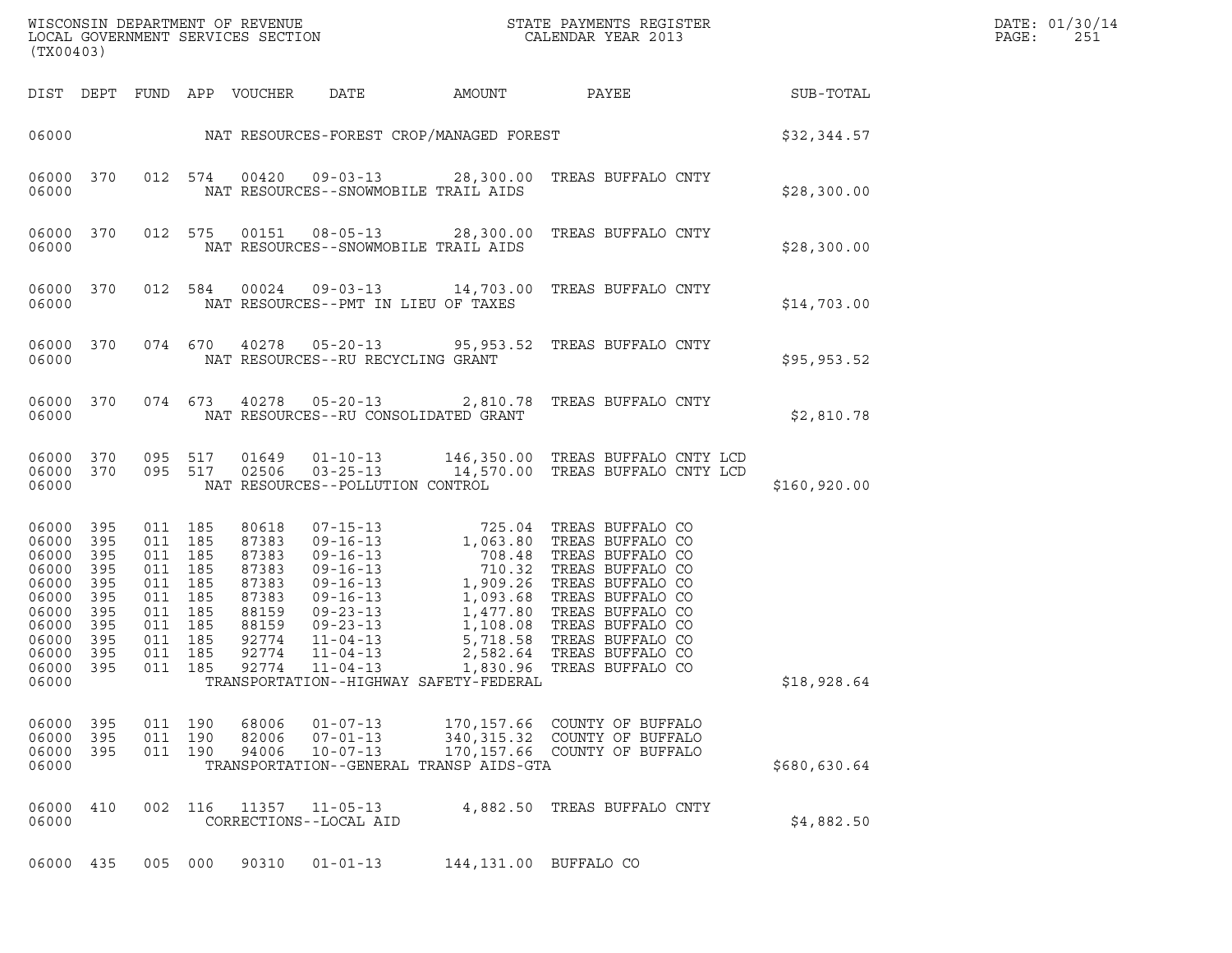| (TX00403)                                                                                                                                                                                                                                                |                                                                                                                                                                                           |                                                                                                                                                                                           |                                                                                                                                                                                           |                                                                                                                                                                                                                                                 |                                                                                                                                                                                                                                                                                                                                                                                                                                                                                                    |                                                                                                                                                                                              |                                                                                                                                                    |                |
|----------------------------------------------------------------------------------------------------------------------------------------------------------------------------------------------------------------------------------------------------------|-------------------------------------------------------------------------------------------------------------------------------------------------------------------------------------------|-------------------------------------------------------------------------------------------------------------------------------------------------------------------------------------------|-------------------------------------------------------------------------------------------------------------------------------------------------------------------------------------------|-------------------------------------------------------------------------------------------------------------------------------------------------------------------------------------------------------------------------------------------------|----------------------------------------------------------------------------------------------------------------------------------------------------------------------------------------------------------------------------------------------------------------------------------------------------------------------------------------------------------------------------------------------------------------------------------------------------------------------------------------------------|----------------------------------------------------------------------------------------------------------------------------------------------------------------------------------------------|----------------------------------------------------------------------------------------------------------------------------------------------------|----------------|
| DIST                                                                                                                                                                                                                                                     | DEPT                                                                                                                                                                                      | FUND                                                                                                                                                                                      | APP                                                                                                                                                                                       | <b>VOUCHER</b>                                                                                                                                                                                                                                  | DATE                                                                                                                                                                                                                                                                                                                                                                                                                                                                                               | AMOUNT                                                                                                                                                                                       | PAYEE                                                                                                                                              | SUB-TOTAL      |
| 06000<br>06000<br>06000<br>06000<br>06000<br>06000<br>06000<br>06000<br>06000<br>06000<br>06000<br>06000<br>06000<br>06000                                                                                                                               | 435<br>435<br>435<br>435<br>435<br>435<br>435<br>435<br>435<br>435<br>435<br>435<br>435                                                                                                   | 005<br>005<br>005<br>005<br>005<br>005<br>005<br>005<br>005<br>005<br>005<br>005<br>005                                                                                                   | 000<br>000<br>000<br>000<br>000<br>000<br>000<br>000<br>000<br>000<br>000<br>000<br>000                                                                                                   | 90312<br>90314<br>90318<br>90321<br>90323<br>90325<br>90326<br>90400<br>90402<br>90403<br>90406<br>90408<br>90411                                                                                                                               | $01 - 16 - 13$<br>$02 - 01 - 13$<br>$03 - 01 - 13$<br>$04 - 01 - 13$<br>$05 - 01 - 13$<br>$06 - 01 - 13$<br>$07 - 02 - 13$<br>$07 - 01 - 13$<br>$08 - 01 - 13$<br>$09 - 01 - 13$<br>$10 - 01 - 13$<br>$11 - 01 - 13$<br>$12 - 01 - 13$<br>HEALTH SERVICES--STATE/FED AIDS                                                                                                                                                                                                                          | 8.00<br>127,040.00<br>117,941.00<br>74,967.00<br>304,256.00<br>113,143.00<br>2,328.00<br>294,455.00<br>165,136.00 BUFFALO CO<br>165,129.00<br>149,856.00 BUFFALO CO<br>106,308.00 BUFFALO CO | BUFFALO CO<br>BUFFALO CO<br>BUFFALO CO<br>BUFFALO CO<br>BUFFALO CO<br>BUFFALO CO<br>BUFFALO CO<br>BUFFALO CO<br>BUFFALO CO<br>95,415.00 BUFFALO CO | \$1,860,113.00 |
| 06000<br>06000<br>06000<br>06000<br>06000<br>06000<br>06000<br>06000<br>06000<br>06000<br>06000<br>06000<br>06000<br>06000<br>06000<br>06000<br>06000<br>06000<br>06000<br>06000<br>06000<br>06000<br>06000<br>06000<br>06000<br>06000<br>06000<br>06000 | 437<br>437<br>437<br>437<br>437<br>437<br>437<br>437<br>437<br>437<br>437<br>437<br>437<br>437<br>437<br>437<br>437<br>437<br>437<br>437<br>437<br>437<br>437<br>437<br>437<br>437<br>437 | 005<br>005<br>005<br>005<br>005<br>005<br>005<br>005<br>005<br>005<br>005<br>005<br>005<br>005<br>005<br>005<br>005<br>005<br>005<br>005<br>005<br>005<br>005<br>005<br>005<br>005<br>005 | 000<br>000<br>000<br>000<br>000<br>000<br>000<br>000<br>000<br>000<br>000<br>000<br>000<br>000<br>000<br>000<br>000<br>000<br>000<br>000<br>000<br>000<br>000<br>000<br>000<br>000<br>000 | 00000<br>00000<br>00000<br>00000<br>00000<br>00000<br>00000<br>00000<br>00000<br>00000<br>00000<br>00000<br>00000<br>00000<br>00000<br>00000<br>00000<br>00000<br>00000<br>00000<br>00000<br>00000<br>00000<br>00000<br>00000<br>00000<br>00000 | $01 - 06 - 13$<br>$01 - 22 - 13$<br>$02 - 05 - 13$<br>$03 - 10 - 13$<br>$03 - 05 - 13$<br>$03 - 19 - 13$<br>$04 - 30 - 13$<br>$04 - 05 - 13$<br>$04 - 06 - 13$<br>$05 - 23 - 13$<br>$05 - 05 - 13$<br>$06 - 11 - 13$<br>$06 - 07 - 13$<br>$07 - 30 - 13$<br>$07 - 31 - 13$<br>$07 - 05 - 13$<br>$08 - 08 - 13$<br>$08 - 25 - 13$<br>$09 - 05 - 13$<br>$09 - 07 - 13$<br>$10 - 30 - 13$<br>$10 - 05 - 13$<br>$10 - 05 - 13$<br>$11 - 22 - 13$<br>$11 - 05 - 13$<br>$11 - 30 - 13$<br>$12 - 06 - 13$ | 8,422.01 BUFFALO<br>CHILDREN & FAMILIES--STATE/FEDERAL AIDS                                                                                                                                  |                                                                                                                                                    | \$503,089.45   |
| 06000<br>06000                                                                                                                                                                                                                                           | 455                                                                                                                                                                                       | 002                                                                                                                                                                                       | 202                                                                                                                                                                                       | 00554                                                                                                                                                                                                                                           | $02 - 15 - 13$                                                                                                                                                                                                                                                                                                                                                                                                                                                                                     | JUSTICE--LAW ENFORCEMENT TRAINING REIMB                                                                                                                                                      | 712.67 TREAS BUFFALO CNTY                                                                                                                          | \$712.67       |
| 06000<br>06000                                                                                                                                                                                                                                           | 455                                                                                                                                                                                       |                                                                                                                                                                                           | 002 221                                                                                                                                                                                   | 04812                                                                                                                                                                                                                                           | $07 - 30 - 13$<br>JUSTICE--LAW ENFORCEMENT SERVICES AID                                                                                                                                                                                                                                                                                                                                                                                                                                            | 600.00                                                                                                                                                                                       | TREAS BUFFALO CNTY                                                                                                                                 | \$600.00       |

06000 455 002 231 00118 01-23-13 160.00 TREAS BUFFALO CNTY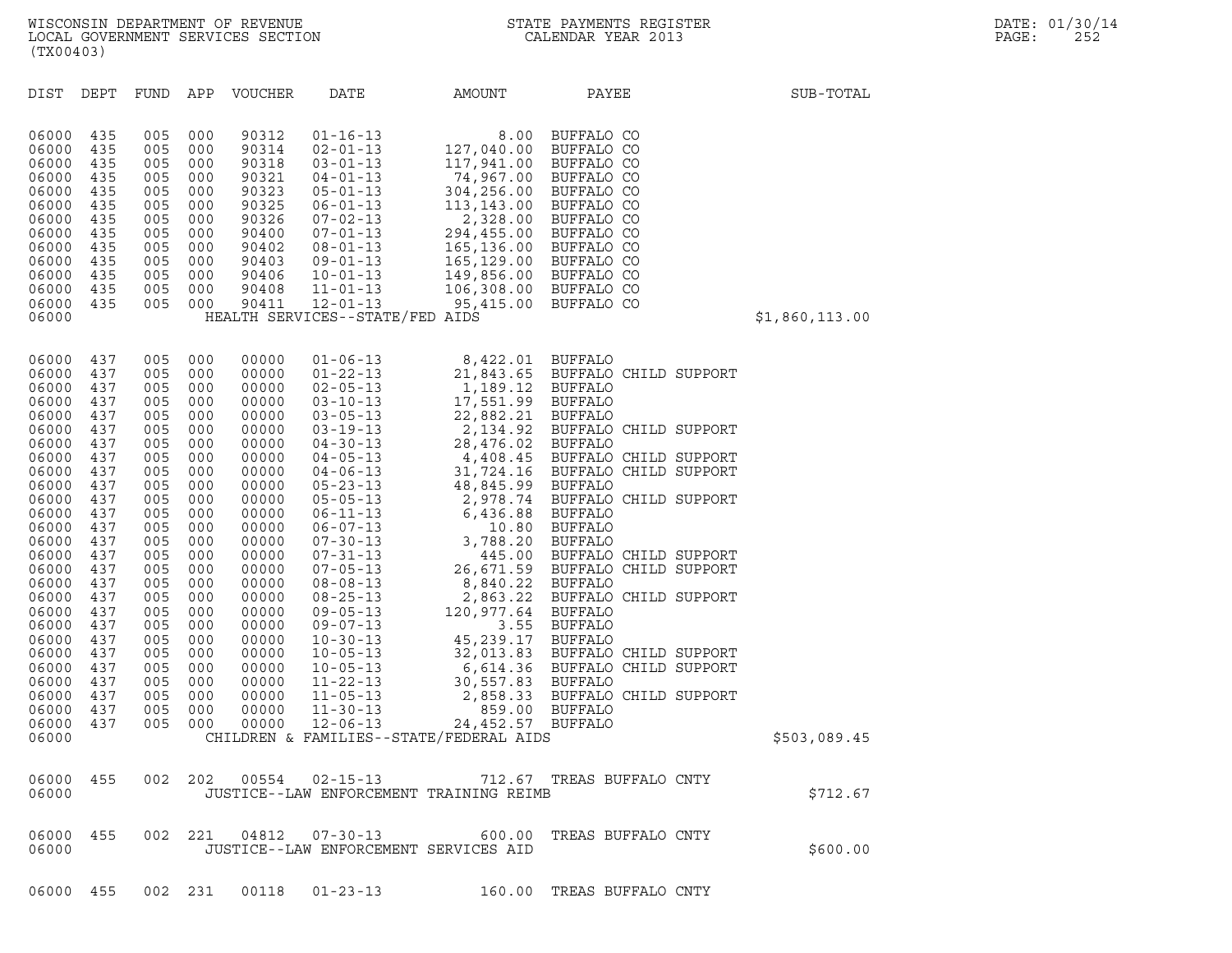| (TX00403)                       |           |                               |       |                                    |                                          | $\tt WISCONSIM DEPARTMENT OF REVENUE$ $\tt WISCONMIN SERS THE RAYMENT S REGISTERLOCAL GOVERNMENT SERVICES SECTION CALENDAR YEAR 2013$ |                                                           | DATE: 01/30/14<br>PAGE:<br>253 |
|---------------------------------|-----------|-------------------------------|-------|------------------------------------|------------------------------------------|---------------------------------------------------------------------------------------------------------------------------------------|-----------------------------------------------------------|--------------------------------|
|                                 |           |                               |       |                                    |                                          |                                                                                                                                       | DIST DEPT FUND APP VOUCHER DATE AMOUNT PAYEE TO SUB-TOTAL |                                |
| 06000                           |           |                               |       | JUSTICE--LAW ENFORCEMENT TRAINING  |                                          | 06000 455 002 231 00184 02-06-13 3,520.00 TREAS BUFFALO CNTY 06000 455 002 231 00554 02-15-13 2,449.68 TREAS BUFFALO CNTY             | \$6,129.68                                                |                                |
| 06000                           |           |                               |       |                                    | JUSTICE--VICTIM/WITNESS SERVICES AID     | 06000 455 002 503 00006 03-12-13 11,842.82 TREAS BUFFALO CNTY                                                                         | \$11,842.82                                               |                                |
| 06000                           |           |                               |       |                                    | JUSTICE--VICTIM/WITNESS ASSISTANCE SERV  | 06000 455 002 532 04739 07-30-13 12,119.75 TREAS BUFFALO CNTY                                                                         | \$12, 119.75                                              |                                |
| 06000                           |           |                               |       |                                    | MILITARY AFFAIRS-EMER MGMT-RESPONSE EQMT | 06000 465 002 308 00837 12-03-13 894.00 TREAS BUFFALO CNTY                                                                            | \$894.00                                                  |                                |
| 06000                           |           |                               |       |                                    | MILITARY AFFAIRS-EMERGENCY MGMT PLANNING | 06000 465 002 337 00657 06-28-13 2,984.00 TREAS BUFFALO CNTY                                                                          | \$2,984.00                                                |                                |
| 06000                           |           |                               |       |                                    | MILITARY AFFAIRS-EMERGENCY MGMT-FED FUND | 06000 465 002 342 00360 01-30-13 1,004.73 TREAS BUFFALO CNTY 06000 465 002 342 00728 08-14-13 2,984.94 TREAS BUFFALO CNTY             | \$3,989.67                                                |                                |
| 06000                           |           |                               |       |                                    | MILITARY AFFAIRS-EMER MGMT-PLANNING AID  | 06000 465 072 364 00403 01-31-13 18.00 TREAS BUFFALO CNTY                                                                             | \$18.00                                                   |                                |
| 06000                           | 06000 485 |                               |       | VETERANS AFFAIRS GRANTS            |                                          | 002 127 05363 06-12-13 850.00 TREAS BUFFALO CNTY                                                                                      | \$850.00                                                  |                                |
| 06000                           |           |                               |       |                                    | VETERANS AFFAIRS--GRANTS TO COUNTIES     | 06000 485 082 267 05363 06-12-13 3,825.00 TREAS BUFFALO CNTY                                                                          | \$3,825.00                                                |                                |
| 06000                           |           |                               |       | VETERANS AFFAIRS--GRANTS           |                                          | 06000 485 082 280 02477 01-02-13 2,191.97 TREAS BUFFALO CNTY                                                                          | \$2,191.97                                                |                                |
| 06000                           |           |                               |       |                                    | VETERANS AFFAIRS--GRANTS TO COUNTIES     | 06000 485 083 370 05363 06-12-13 3,825.00 TREAS BUFFALO CNTY                                                                          | \$3,825.00                                                |                                |
| 06000                           |           |                               |       | DOA--LAND INFORMATION BOARD GRANTS |                                          | 06000 505 002 116 01298 09-06-13 31,934.00 TREAS BUFFALO CNTY                                                                         | \$31,934.00                                               |                                |
| 06000 505<br>06000<br>06000 505 | 505       | 002 155<br>002 155<br>002 155 | 60042 | $08 - 07 - 13$<br>60173 10-09-13   |                                          | 527.66 TREAS BUFFALO CNTY<br>60104  09-09-13  1,686.38  TREAS BUFFALO CNTY<br>533.82 TREAS BUFFALO CNTY                               |                                                           |                                |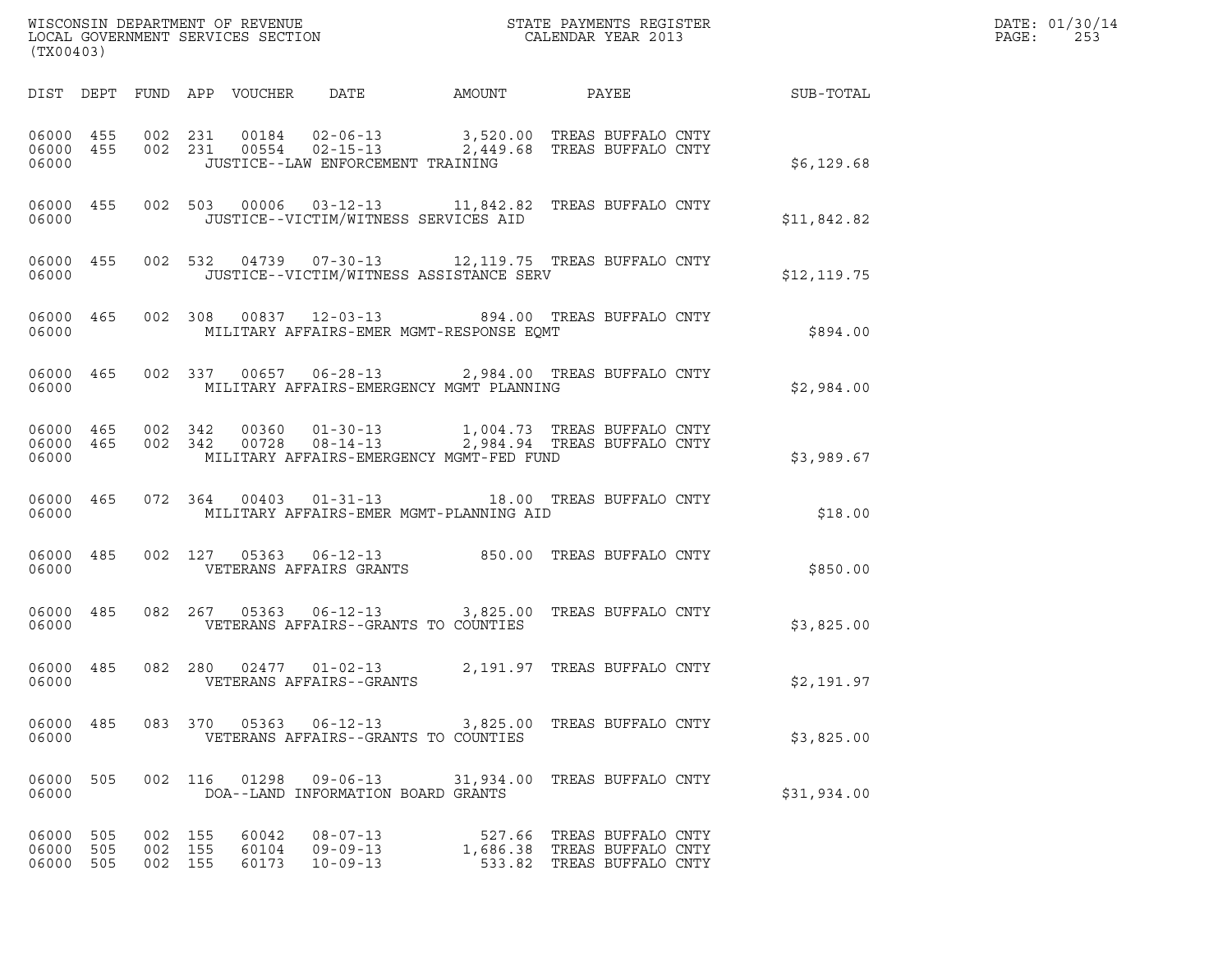| (TX00403)                                                                                                                                                                                                                     |                                                                                                                                                                      |                                                                           |                                                                                                            |                            |                                          |                                                                                                                                                                                                                                                                                                                          |                |
|-------------------------------------------------------------------------------------------------------------------------------------------------------------------------------------------------------------------------------|----------------------------------------------------------------------------------------------------------------------------------------------------------------------|---------------------------------------------------------------------------|------------------------------------------------------------------------------------------------------------|----------------------------|------------------------------------------|--------------------------------------------------------------------------------------------------------------------------------------------------------------------------------------------------------------------------------------------------------------------------------------------------------------------------|----------------|
|                                                                                                                                                                                                                               |                                                                                                                                                                      |                                                                           |                                                                                                            | DIST DEPT FUND APP VOUCHER |                                          | DATE AMOUNT PAYEE                                                                                                                                                                                                                                                                                                        | SUB-TOTAL      |
| 06000<br>06000<br>06000<br>06000<br>06000<br>06000<br>06000<br>06000<br>06000<br>06000<br>06000<br>06000<br>06000<br>06000<br>06000                                                                                           | 505<br>505<br>505<br>505<br>505<br>505<br>505<br>505<br>505<br>505<br>505<br>505<br>505<br>505                                                                       | 002<br>002<br>002<br>002<br>002<br>002<br>002<br>002<br>002<br>002<br>002 | 155<br>155<br>155<br>155<br>155<br>155<br>155<br>155<br>155<br>155<br>155<br>002 155<br>002 155<br>002 155 |                            | DOA-HOUSING ASSISTANCE-FEDERAL FUNDS     |                                                                                                                                                                                                                                                                                                                          | \$12,617.39    |
| 06000<br>06000                                                                                                                                                                                                                |                                                                                                                                                                      |                                                                           |                                                                                                            |                            | DOA--TRANSMISSION LINE IMPACT FEES       | 505 002 175 04153 12-26-13 2,352,858.00 TREAS BUFFALO CNTY                                                                                                                                                                                                                                                               | \$2,352,858.00 |
| 06000<br>06000<br>06000<br>06000<br>06000<br>06000<br>06000<br>06000<br>06000<br>06000<br>06000<br>06000<br>06000<br>06000<br>06000<br>06000<br>06000<br>06000<br>06000<br>06000<br>06000<br>06000<br>06000<br>06000<br>06000 | 505<br>505<br>505<br>505<br>505<br>505<br>505<br>505<br>505<br>505<br>505<br>505<br>505<br>505<br>505<br>505<br>505<br>505<br>505<br>505<br>505<br>505<br>505<br>505 |                                                                           |                                                                                                            |                            |                                          | $\begin{tabular}{cccc} 0.35 & 371 & 60042 & 08-07-13 & 20.26 \text{ TREAS BUFFALO CNTY} \\ 0.35 & 371 & 60132 & 12-10-13 & 1, 328.27 \text{ TREAS BUFFALO CNTY} \\ 0.35 & 371 & 60348 & 12-27-13 & 982.02 \text{ TREAS BUFFALO CNTY} \\ 0.35 & 371 & 60348 & 12-27-13 & 385.62 \text{ TREAS BUFFALO CNTY} \\ 0.35 & 371$ | \$14,086.45    |
| 06000<br>06000                                                                                                                                                                                                                | 507                                                                                                                                                                  | 002 130                                                                   |                                                                                                            |                            | PUBLIC LANDS-FLOOD CONTROL-FEDERAL FUNDS | 00001  01-09-13  990.00  TREAS BUFFALO CNTY                                                                                                                                                                                                                                                                              | \$990.00       |
|                                                                                                                                                                                                                               |                                                                                                                                                                      |                                                                           |                                                                                                            |                            |                                          |                                                                                                                                                                                                                                                                                                                          |                |

| 06000 |  |  |  |
|-------|--|--|--|

06000 835 002 105 43049 07-22-13 119,833.44 TREAS BUFFALO CNTY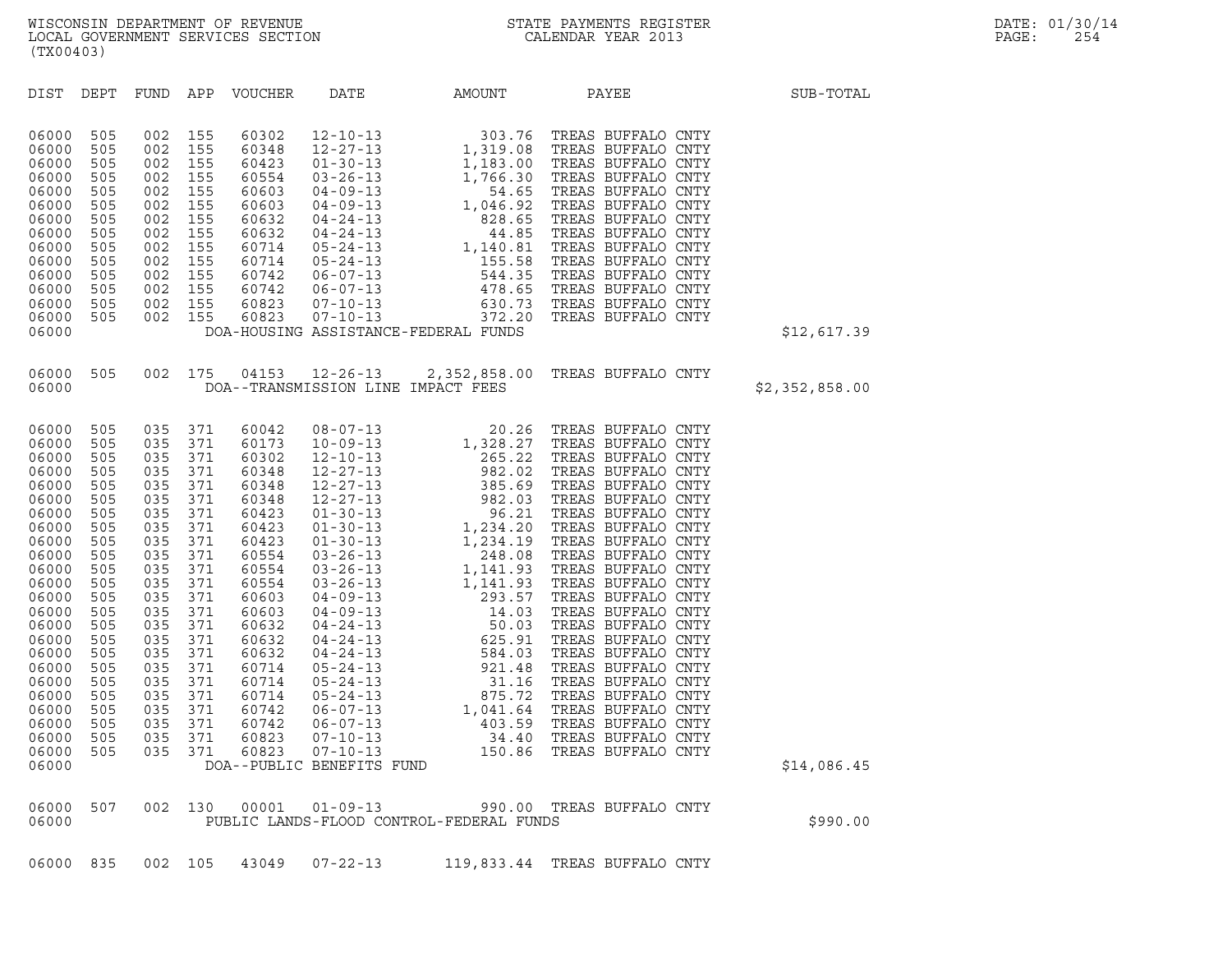| (TX00403)               |            |            |            | WISCONSIN DEPARTMENT OF REVENUE<br>LOCAL GOVERNMENT SERVICES SECTION |                                             |                                          | STATE PAYMENTS REGISTER<br>CALENDAR YEAR 2013                             |                | DATE: 01/30/14<br>PAGE:<br>255 |
|-------------------------|------------|------------|------------|----------------------------------------------------------------------|---------------------------------------------|------------------------------------------|---------------------------------------------------------------------------|----------------|--------------------------------|
| DIST                    | DEPT       | FUND       | APP        | VOUCHER                                                              | DATE                                        | AMOUNT                                   | PAYEE                                                                     | SUB-TOTAL      |                                |
| 06000<br>06000          | 835        | 002        | 105        | 80150                                                                | REVENUE--STATE SHARED REVENUES              |                                          | 11-18-13 681,762.39 TREAS BUFFALO CNTY                                    | \$801,595.83   |                                |
| 06000<br>06000          | 835        | 002        | 109        | 01006                                                                | REVENUE--EXEMPT COMPUTER AID                |                                          | 07-22-13 12,188.00 TREAS BUFFALO CNTY                                     | \$12,188.00    |                                |
| 06000<br>06000<br>06000 | 835<br>835 | 002<br>002 | 302<br>302 | 10010<br>11010                                                       | $07 - 22 - 13$                              | REVENUE-FIRST DOLLAR/SCHOOL LEVY CREDITS | 07-22-13 1,449,049.69 TREAS BUFFALO CNTY<br>455,527.56 TREAS BUFFALO CNTY | \$1,904,577.25 |                                |
| 06000<br>06000          | 835        | 021        | 363        | 37149                                                                | $03 - 25 - 13$<br>REVENUE--LOTTERY CREDIT - |                                          | 380,429.50 TREAS BUFFALO CNTY                                             | \$380, 429.50  |                                |
| 06000                   |            |            |            |                                                                      | DISTRICT TOTAL APPROPRIATIONS               |                                          |                                                                           | \$9,234,509.59 |                                |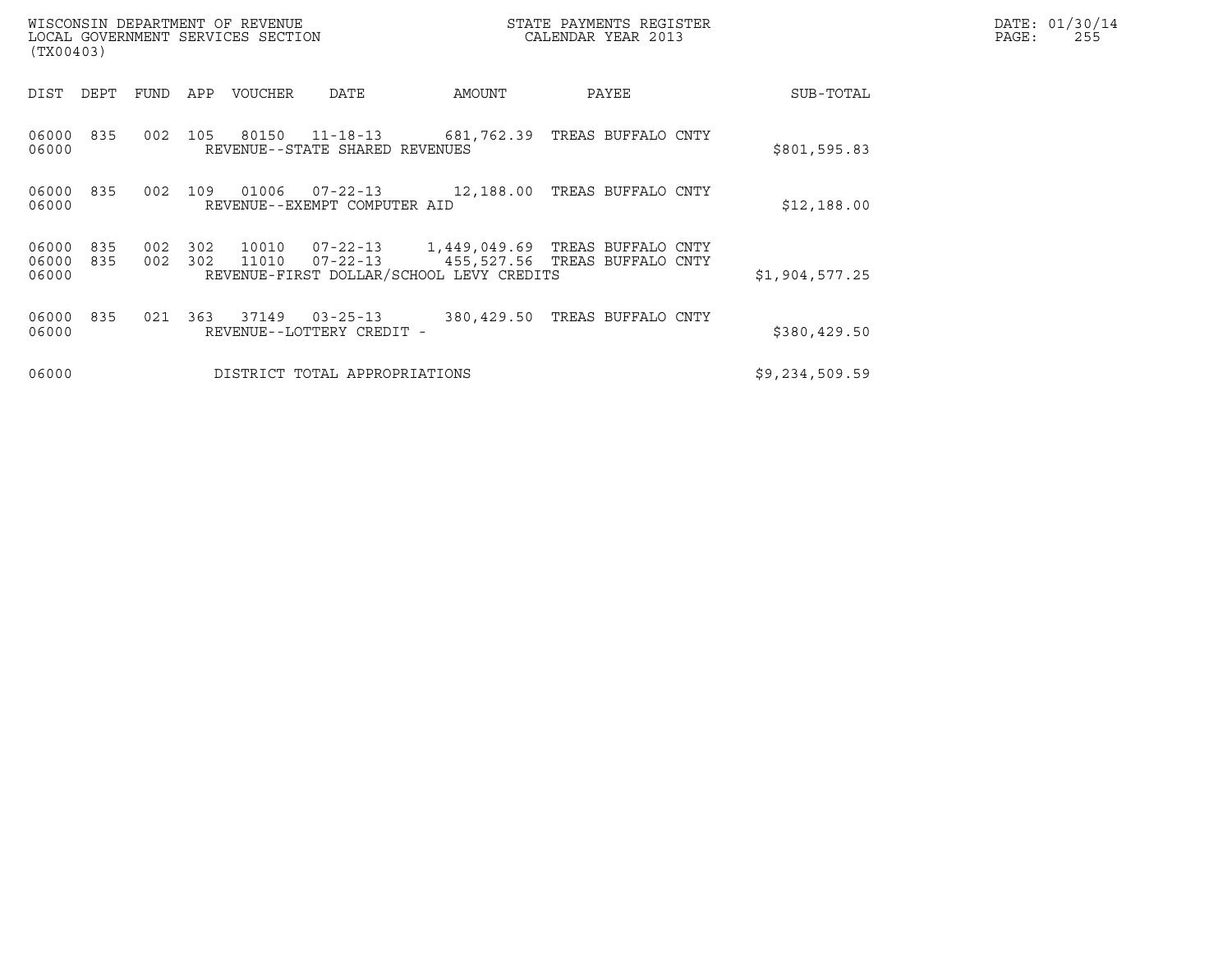| (TX00403)                                             |           |                                        |                    |                                                     |                                                                                                                                                                                                         |                                                                                                           |             | DATE: 01/30/14<br>PAGE:<br>256 |
|-------------------------------------------------------|-----------|----------------------------------------|--------------------|-----------------------------------------------------|---------------------------------------------------------------------------------------------------------------------------------------------------------------------------------------------------------|-----------------------------------------------------------------------------------------------------------|-------------|--------------------------------|
|                                                       |           |                                        |                    |                                                     |                                                                                                                                                                                                         |                                                                                                           |             |                                |
| 06002                                                 | 06002 165 |                                        |                    |                                                     | 002 225 00123 07-03-13 875.49 TREAS TN ALMA<br>SAFETY/PROF SERV--FIRE INSURANCE DUES                                                                                                                    |                                                                                                           | \$875.49    |                                |
| 06002                                                 |           |                                        |                    |                                                     | NAT RESOURCES-SEVERANCE/YIELD/WITHDRAWAL                                                                                                                                                                | 06002 370 000 001 01DNR 03-13-13 836.54 TREAS TOWN ALMA 06002 370 000 001 04DNR 10-23-13 956.16 TOWN ALMA | \$1,792.70  |                                |
| 06002                                                 | 06002 370 |                                        |                    |                                                     | 002 503 15577 02-06-13 4.47 TREAS TN ALMA<br>NAT RESOURCES--AIDS IN LIEU OF TAXES                                                                                                                       | TOWN SHARE 00.35                                                                                          | \$4.47      |                                |
| 06002                                                 |           |                                        |                    |                                                     | 06002 370 012 571 35872 06-10-13 1,635.09 TREAS TN ALMA<br>NAT RESOURCES--FOREST CROP/MFL/CO FOREST                                                                                                     |                                                                                                           | \$1,635.09  |                                |
| 06002                                                 |           |                                        |                    | TRANSPORTATION--FLOOD DAMAGE AID                    | 06002 395 011 174 94376 11-15-13 21,174.62 TREAS TN ALMA                                                                                                                                                |                                                                                                           | \$21,174.62 |                                |
| 06002 395<br>06002<br>06002 395<br>06002 395<br>06002 | 395       | 011 191<br>011 191                     | 011 191<br>011 191 |                                                     | 70123 01-07-13 9,653.52 TOWN OF ALMA<br>76123 04-01-13 9,653.52 TOWN OF ALMA<br>84123 07-01-13 9,653.52 TOWN OF ALMA<br>96123 10-07-13 9,653.52 TOWN OF ALMA<br>TRANSPORTATION--GENERAL TRANSP AIDS-GTA |                                                                                                           | \$38,614.08 |                                |
| 06002 395<br>06002                                    |           |                                        |                    |                                                     | 011 278 92577 10-29-13 3,161.10 TREAS TN ALMA<br>TRANSPORTATION--LRIP/TRIP/MSIP GRANTS                                                                                                                  |                                                                                                           | \$3,161.10  |                                |
| 06002                                                 |           | 06002 835 002 105<br>06002 835 002 105 |                    | REVENUE--STATE SHARED REVENUES                      | $\begin{tabular}{llllll} 43026 & 07-22-13 & & 3,259.16 & TREAS TN ALMA \\ 80127 & 11-18-13 & & 18,468.66 & TREAS TN ALMA \end{tabular}$                                                                 |                                                                                                           | \$21,727.82 |                                |
| 06002                                                 |           |                                        |                    | REVENUE--EXEMPT COMPUTER AID                        | 06002 835 002 109 02105 07-22-13 2.00 TREAS TN ALMA                                                                                                                                                     |                                                                                                           | \$2.00      |                                |
| 06002 835<br>06002                                    |           |                                        |                    | 021 363 35510 03-25-13<br>REVENUE--LOTTERY CREDIT - |                                                                                                                                                                                                         | 406.93 TREAS TN ALMA                                                                                      | \$406.93    |                                |
| 06002                                                 |           |                                        |                    | DISTRICT TOTAL APPROPRIATIONS                       |                                                                                                                                                                                                         |                                                                                                           | \$89,394.30 |                                |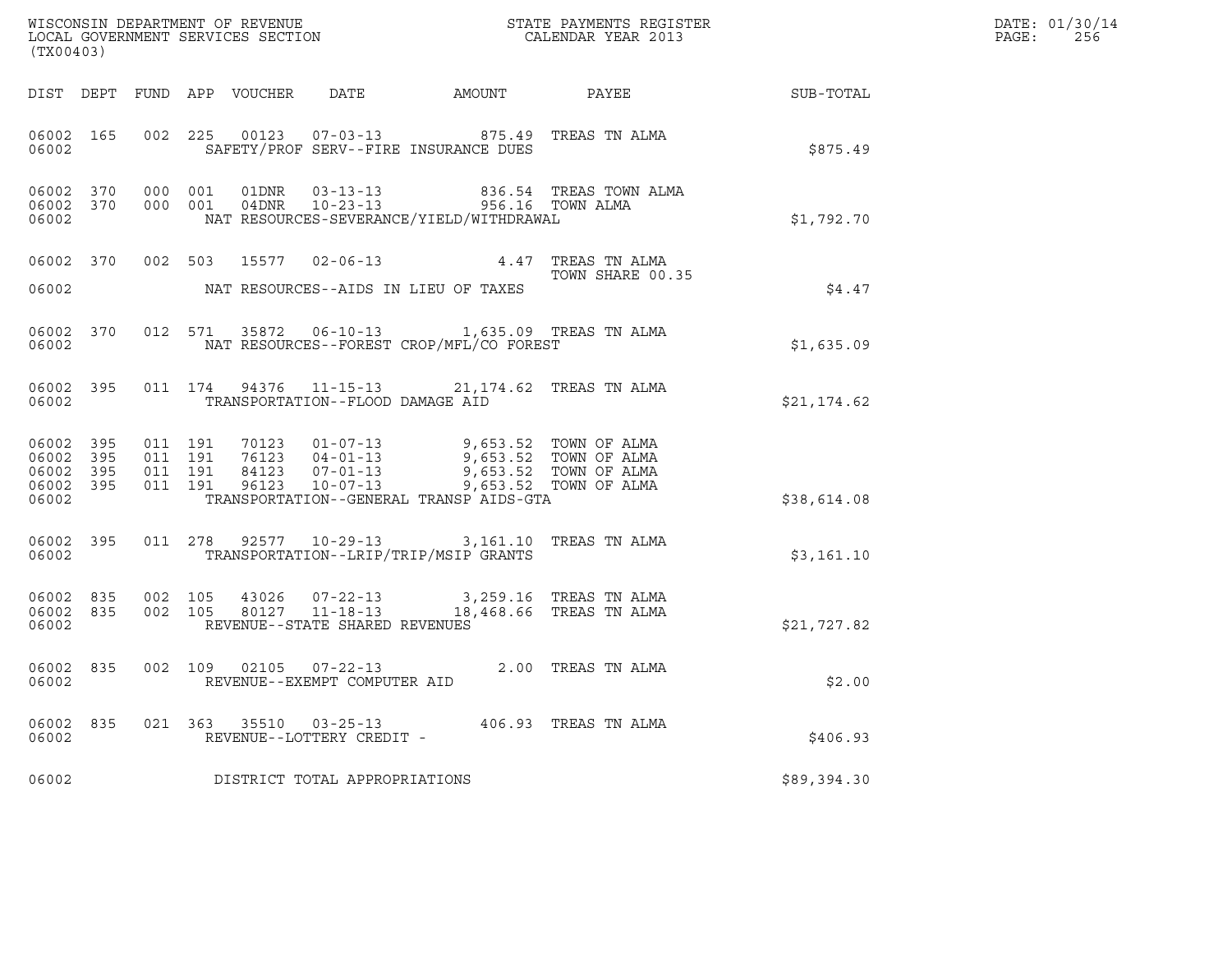|       | DATE: 01/30/14 |
|-------|----------------|
| PAGE: | 257            |

| (TX00403)                                                 |         |                               |                                                  |                                          | WISCONSIN DEPARTMENT OF REVENUE<br>LOCAL GOVERNMENT SERVICES SECTION<br>CALENDAR YEAR 2013                                                                                                       |               | DATE: 01/30/14<br>PAGE: 257 |
|-----------------------------------------------------------|---------|-------------------------------|--------------------------------------------------|------------------------------------------|--------------------------------------------------------------------------------------------------------------------------------------------------------------------------------------------------|---------------|-----------------------------|
|                                                           |         |                               |                                                  |                                          | DIST DEPT FUND APP VOUCHER DATE AMOUNT PAYEE TO SUB-TOTAL                                                                                                                                        |               |                             |
| 06004 165<br>06004                                        |         |                               |                                                  | SAFETY/PROF SERV--FIRE INSURANCE DUES    | 002  225  00124  07-03-13  1,276.72  TREAS TN BELVIDERE                                                                                                                                          | \$1,276.72    |                             |
| 06004                                                     |         |                               |                                                  | NAT RESOURCES-SEVERANCE/YIELD/WITHDRAWAL | 06004 370 000 001 01DNR 03-13-13  741.57 TREAS TOWN BELVIDERE 06004 370 000 001 04DNR 10-23-13  628.11 TOWN BELVIDERE                                                                            | \$1,369.68    |                             |
| 06004                                                     |         |                               |                                                  | NAT RESOURCES--FOREST CROP/MFL/CO FOREST | 06004 370 012 571 35873 06-10-13 618.89 TREAS TN BELVIDERE                                                                                                                                       | \$618.89      |                             |
| 06004                                                     |         |                               |                                                  | NAT RESOURCES--AIDS IN LIEU OF TAXES     | 06004 370 012 579 18199 04-15-13 1.32 TREAS TN BELVIDERE                                                                                                                                         | \$1.32        |                             |
| 06004 370<br>06004                                        | 095 512 |                               | NAT RESOURCES--STEWARDSHIP 2000                  |                                          | 01869  01-28-13  920.52  TREAS TN BELVIDERE                                                                                                                                                      | \$920.52      |                             |
| 06004 395<br>06004 395<br>06004 395<br>06004 395<br>06004 | 011 191 | 011 191<br>011 191<br>011 191 |                                                  | TRANSPORTATION--GENERAL TRANSP AIDS-GTA  | 70124  01-07-13  16,247.97  TOWN OF BELVIDERE<br>76124  04-01-13  16,247.97  TOWN OF BELVIDERE<br>84124  07-01-13  16,247.97  TOWN OF BELVIDERE<br>96124  10-07-13  16,247.99  TOWN OF BELVIDERE | \$64,991.90   |                             |
| 06004 505<br>06004                                        |         |                               |                                                  | DOA--TRANSMISSION LINE FEE DISTRIBUTION  | 002 174 04154 12-26-13 42,991.00 TREAS TN BELVIDERE                                                                                                                                              | \$42,991.00   |                             |
| 06004 505<br>06004                                        |         |                               |                                                  | DOA--TRANSMISSION LINE IMPACT FEES       | 002 175 04154 12-26-13 614,149.00 TREAS TN BELVIDERE                                                                                                                                             | \$614, 149.00 |                             |
| 06004 835 002 105<br>06004 835<br>06004                   |         | 002 105                       | 43027 07-22-13<br>REVENUE--STATE SHARED REVENUES |                                          | 7,743.96 TREAS TN BELVIDERE                                                                                                                                                                      | \$53, 116.53  |                             |
| 06004                                                     |         |                               | DISTRICT TOTAL APPROPRIATIONS                    |                                          |                                                                                                                                                                                                  | \$779,435.56  |                             |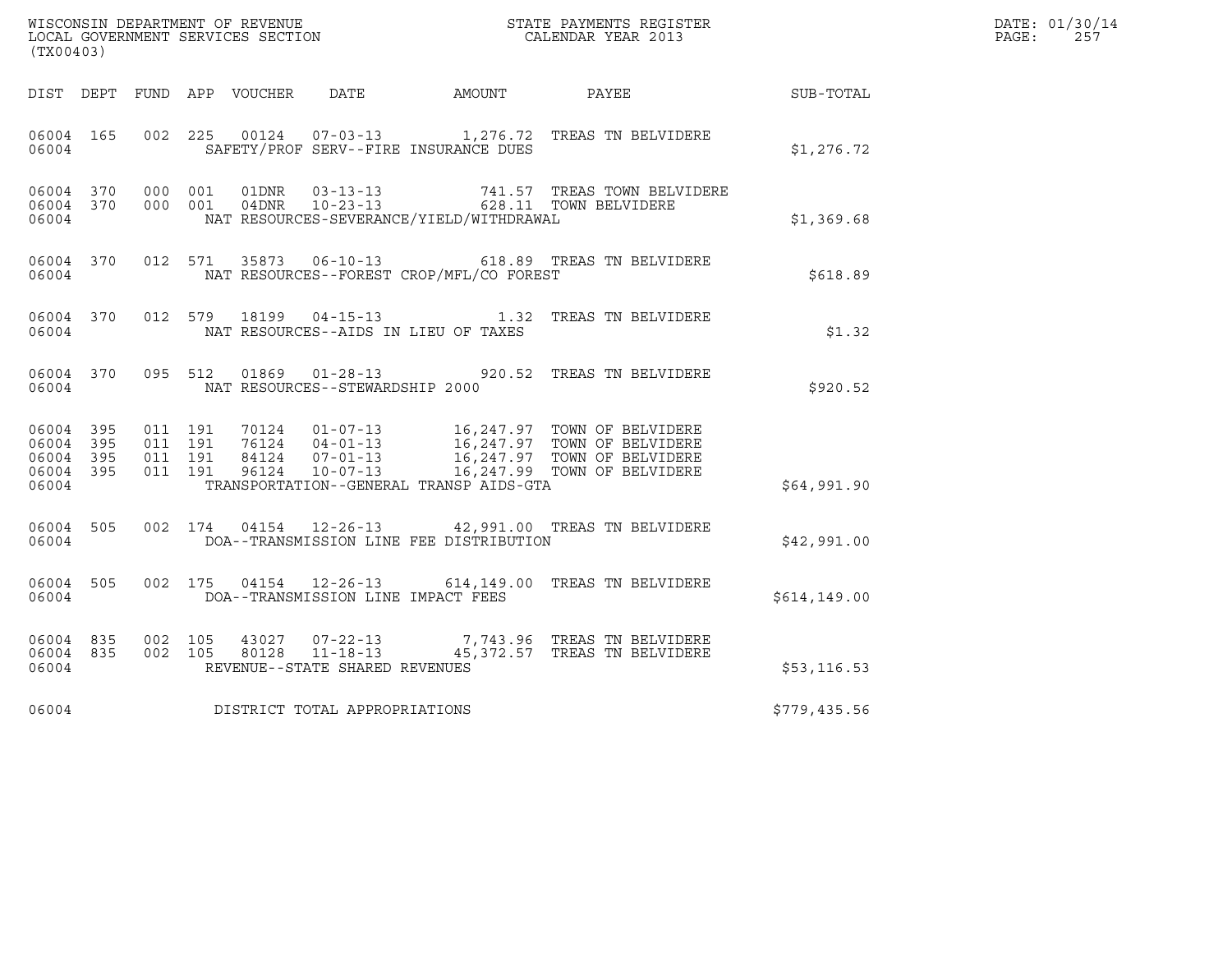| (TX00403)                                     |                   |                                          |         | WISCONSIN DEPARTMENT OF REVENUE<br>LOCAL GOVERNMENT SERVICES SECTION |                                                  |                                          | STATE PAYMENTS REGISTER<br>CALENDAR YEAR 2013                                                                                                                                            |                  | DATE: 01/30/14<br>$\mathtt{PAGE}$ :<br>258 |
|-----------------------------------------------|-------------------|------------------------------------------|---------|----------------------------------------------------------------------|--------------------------------------------------|------------------------------------------|------------------------------------------------------------------------------------------------------------------------------------------------------------------------------------------|------------------|--------------------------------------------|
|                                               |                   |                                          |         | DIST DEPT FUND APP VOUCHER DATE                                      |                                                  | AMOUNT PAYEE                             |                                                                                                                                                                                          | <b>SUB-TOTAL</b> |                                            |
| 06006 165<br>06006                            |                   | 002 225                                  |         | 00125                                                                |                                                  | SAFETY/PROF SERV--FIRE INSURANCE DUES    | 07-03-13 1,744.39 TREAS TN BUFFALO                                                                                                                                                       | \$1,744.39       |                                            |
| 06006 370<br>06006                            | 06006 370         | 000 001<br>000 001                       |         | 01DNR<br>02DNR                                                       |                                                  | NAT RESOURCES-SEVERANCE/YIELD/WITHDRAWAL | 6,219.70 TREAS TOWN BUFFALO<br>03-13-13 6,219.70 TREAS TOWN BUFFALO<br>07-03-13 687.44 TREAS TOWN BUFFALO                                                                                | \$6,907.14       |                                            |
| 06006 370<br>06006                            |                   |                                          | 002 503 |                                                                      |                                                  | NAT RESOURCES--AIDS IN LIEU OF TAXES     | 15578  02-06-13  458.95  TREAS TN BUFFALO<br>TOWN SHARE 28.94                                                                                                                            | \$458.95         |                                            |
| 06006 370<br>06006                            |                   |                                          | 012 571 |                                                                      |                                                  | NAT RESOURCES--FOREST CROP/MFL/CO FOREST | 35874  06-10-13  389.67  TREAS TN BUFFALO                                                                                                                                                | \$389.67         |                                            |
| 06006 395<br>06006<br>06006<br>06006<br>06006 | 395<br>395<br>395 | 011 191<br>011 191<br>011 191<br>011 191 |         |                                                                      |                                                  | TRANSPORTATION--GENERAL TRANSP AIDS-GTA  | 70125  01-07-13  14,946.02  TOWN OF BUFFALO<br>76125  04-01-13  14,946.02  TOWN OF BUFFALO<br>84125  07-01-13  14,946.02  TOWN OF BUFFALO<br>96125  10-07-13  14,946.02  TOWN OF BUFFALO | \$59,784.08      |                                            |
| 06006 505<br>06006                            |                   | 002 174                                  |         |                                                                      |                                                  | DOA--TRANSMISSION LINE FEE DISTRIBUTION  | 04155  12-26-13  41,876.00  TREAS TN BUFFALO                                                                                                                                             | \$41,876.00      |                                            |
| 06006 505<br>06006                            |                   |                                          |         |                                                                      | 002 175 04155 12-26-13                           | DOA--TRANSMISSION LINE IMPACT FEES       | 598, 232.00 TREAS TN BUFFALO                                                                                                                                                             | \$598, 232.00    |                                            |
| 06006 835<br>06006<br>06006                   | 835               | 002 105<br>002 105                       |         | 43028<br>80129                                                       | $11 - 18 - 13$<br>REVENUE--STATE SHARED REVENUES |                                          | 07-22-13 5,396.97 TREAS TN BUFFALO<br>30,606.02 TREAS TN BUFFALO                                                                                                                         | \$36,002.99      |                                            |
| 06006 835<br>06006                            |                   | 002 109                                  |         | 02106                                                                | $07 - 22 - 13$<br>REVENUE--EXEMPT COMPUTER AID   |                                          | 60.00 TREAS TN BUFFALO                                                                                                                                                                   | \$60.00          |                                            |
| 06006                                         |                   |                                          |         |                                                                      | DISTRICT TOTAL APPROPRIATIONS                    |                                          |                                                                                                                                                                                          | \$745,455.22     |                                            |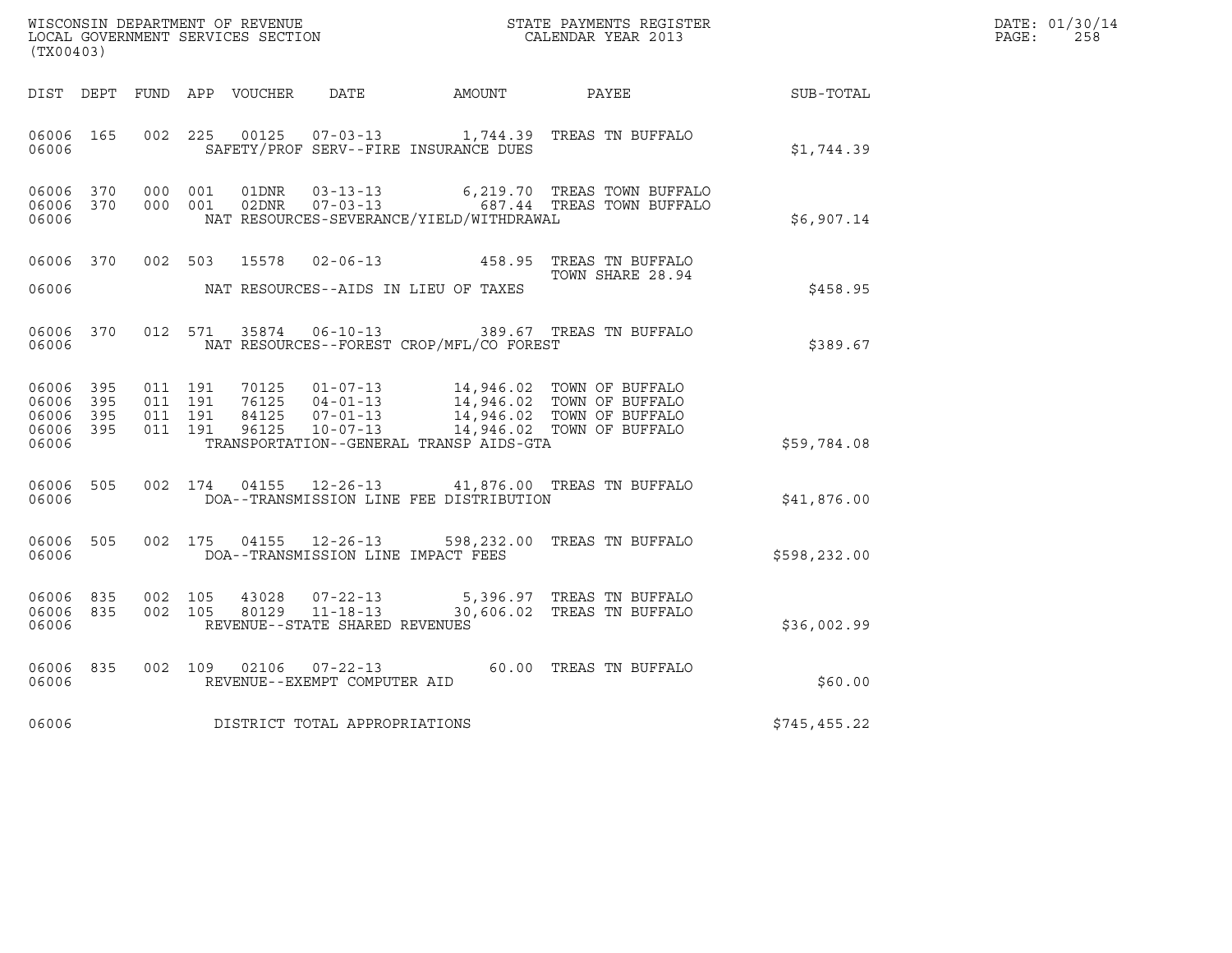| WISCONSIN DEPARTMENT OF REVENUE<br>LOCAL GOVERNMENT SERVICES SECTION | STATE PAYMENTS REGISTER<br>CALENDAR YEAR 2013 | DATE: 01/30/14<br>PAGE:<br>259 |
|----------------------------------------------------------------------|-----------------------------------------------|--------------------------------|

| (TX00403)                                                 |       | WISCONSIN DEPARTMENT OF REVENUE<br>LOCAL GOVERNMENT SERVICES SECTION<br>CALENDAR YEAR 2013 | R                              | DATE: 01/30/14<br>$\mathtt{PAGE:}$<br>259      |                                                                                                                                                                                                          |             |  |
|-----------------------------------------------------------|-------|--------------------------------------------------------------------------------------------|--------------------------------|------------------------------------------------|----------------------------------------------------------------------------------------------------------------------------------------------------------------------------------------------------------|-------------|--|
|                                                           |       |                                                                                            |                                |                                                | DIST DEPT FUND APP VOUCHER DATE AMOUNT PAYEE SUB-TOTAL                                                                                                                                                   |             |  |
| 06008                                                     |       |                                                                                            |                                |                                                | 06008 165 002 225 00126 07-03-13 712.20 TREAS TN CANTON<br>SAFETY/PROF SERV--FIRE INSURANCE DUES                                                                                                         | \$712.20    |  |
| 06008 370<br>06008 370<br>06008 370<br>06008              |       |                                                                                            |                                | NAT RESOURCES-SEVERANCE/YIELD/WITHDRAWAL       |                                                                                                                                                                                                          | \$2,668.91  |  |
| 06008                                                     |       |                                                                                            |                                | NAT RESOURCES--AIDS IN LIEU OF TAXES           | 06008 370 002 503 15579 02-06-13 1,264.73 TREAS TN CANTON 106008 370<br>TOWN SHARE 220.27                                                                                                                | \$1,264.73  |  |
|                                                           |       |                                                                                            |                                | 06008 NAT RESOURCES--FOREST CROP/MFL/CO FOREST | 06008 370 012 571 35875 06-10-13 955.52 TREAS TN CANTON                                                                                                                                                  | \$955.52    |  |
| 06008 370<br>06008 370<br>06008                           |       |                                                                                            |                                | NAT RESOURCES--AIDS IN LIEU OF TAXES           | 012 579 18200 04-15-13 469.22 TREAS TN CANTON<br>012 579 18200 04-15-13 114.06 TREAS TOWN CANTON                                                                                                         | \$583.28    |  |
| 06008 395<br>06008 395<br>06008 395<br>06008 395<br>06008 |       |                                                                                            |                                | TRANSPORTATION--GENERAL TRANSP AIDS-GTA        | 011 191 70126 01-07-13 15,575.82 TOWN OF CANTON<br>011 191 76126 04-01-13 15,575.82 TOWN OF CANTON<br>011 191 84126 07-01-13 15,575.82 TOWN OF CANTON<br>011 191 96126 10-07-13 15,575.85 TOWN OF CANTON | \$62,303.31 |  |
| 06008 835<br>06008 835<br>06008                           |       |                                                                                            | REVENUE--STATE SHARED REVENUES |                                                | $\begin{array}{cccc} 002 & 105 & 43029 & 07\texttt{-}22\texttt{-}13 \\ 002 & 105 & 80130 & 11\texttt{-}18\texttt{-}13 & 18,400.94 & \texttt{TREAS TN CANTON} \end{array}$                                | \$21,643.48 |  |
| 06008 835                                                 | 06008 |                                                                                            | REVENUE--EXEMPT COMPUTER AID   |                                                | 002 109 02107 07-22-13 1.00 TREAS TN CANTON                                                                                                                                                              | \$1.00      |  |
| 06008                                                     |       |                                                                                            | DISTRICT TOTAL APPROPRIATIONS  |                                                |                                                                                                                                                                                                          | \$90,132.43 |  |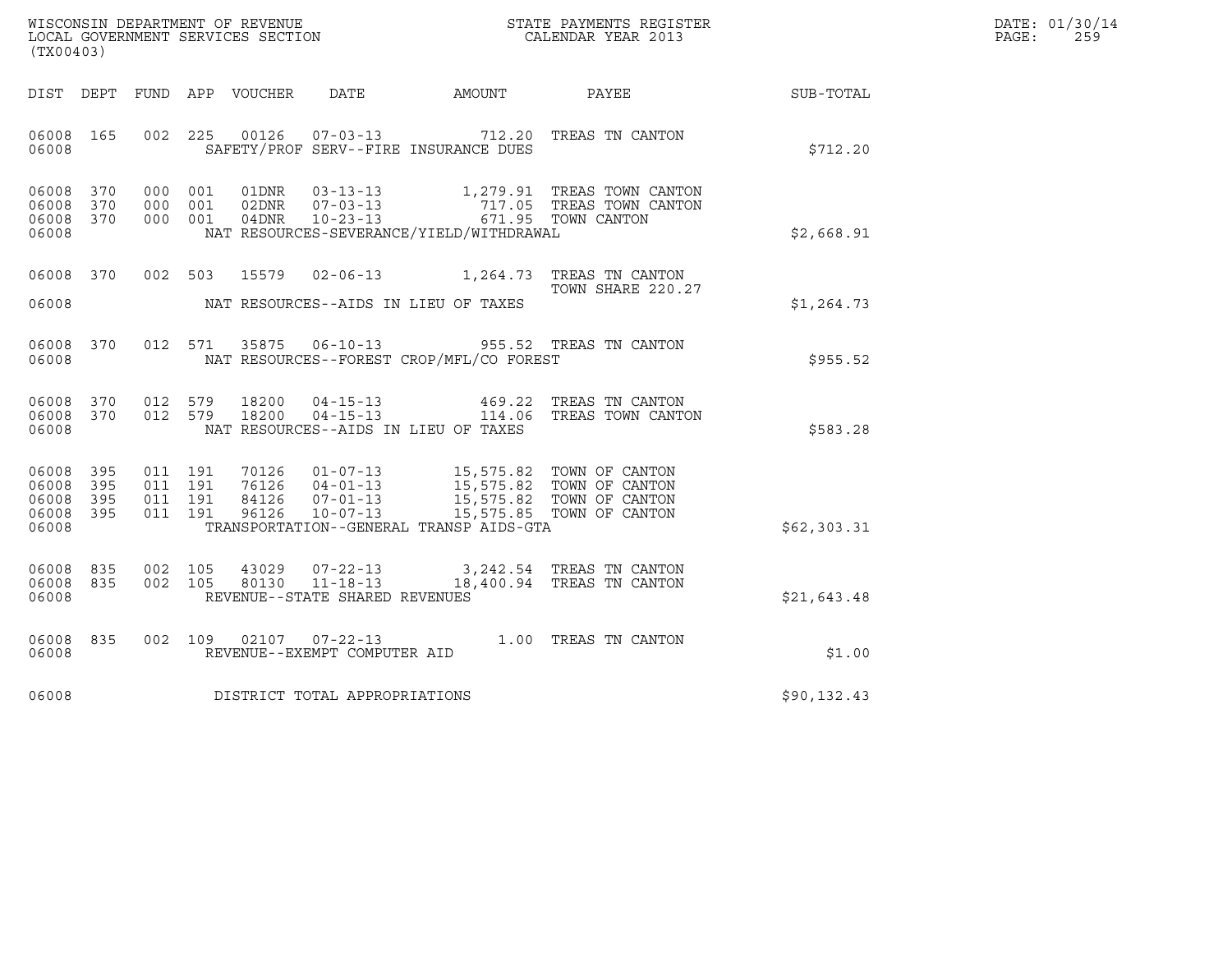| (TX00403)                                                |                                                                                                                                                                                                    |                            |              | DATE: 01/30/14<br>PAGE:<br>260 |
|----------------------------------------------------------|----------------------------------------------------------------------------------------------------------------------------------------------------------------------------------------------------|----------------------------|--------------|--------------------------------|
| DIST DEPT FUND APP VOUCHER                               | DATE<br>AMOUNT                                                                                                                                                                                     | <b>PAYEE</b> FOR THE PAYEE | SUB-TOTAL    |                                |
| 06010 165<br>06010                                       | 002 225 00127 07-03-13 981.19 TREAS TN CROSS<br>SAFETY/PROF SERV--FIRE INSURANCE DUES                                                                                                              |                            | \$981.19     |                                |
| 06010 370 002 503 15580                                  | 02-06-13 7,366.62 TREAS TN CROSS                                                                                                                                                                   | <b>TOWN SHARE 1935.08</b>  |              |                                |
| 06010                                                    | NAT RESOURCES--AIDS IN LIEU OF TAXES                                                                                                                                                               |                            | \$7,366.62   |                                |
| 06010 370<br>06010                                       | 012 571 35876 06-10-13 1,027.99 TREAS TN CROSS<br>NAT RESOURCES--FOREST CROP/MFL/CO FOREST                                                                                                         |                            | \$1,027.99   |                                |
| 06010 395<br>011 191<br>395<br>011 191<br>06010          | 70127  01-07-13  18,444.36  TOWN OF CROSS                                                                                                                                                          |                            |              |                                |
| 06010<br>395<br>011 191<br>06010 395<br>011 191<br>06010 | 76127      04-01-13                18,444.36    TOWN OF CROSS<br>84127     07-01-13               18,444.36    TOWN OF CROSS<br>96127<br>$10 - 07 - 13$<br>TRANSPORTATION--GENERAL TRANSP AIDS-GTA | 18,444.37 TOWN OF CROSS    | \$73,777.45  |                                |
| 06010 505<br>06010                                       | 002 174 04156 12-26-13 19,639.00 TREAS TN CROSS<br>DOA--TRANSMISSION LINE FEE DISTRIBUTION                                                                                                         |                            | \$19,639.00  |                                |
| 06010<br>505<br>06010                                    | 002 175 04156 12-26-13 280,553.00 TREAS TN CROSS<br>DOA--TRANSMISSION LINE IMPACT FEES                                                                                                             |                            | \$280,553.00 |                                |
| 06010 835<br>002 105<br>06010 835<br>002 105<br>06010    | 43030 07-22-13 5,549.96 TREAS TN CROSS<br>80131 11-18-13<br>REVENUE--STATE SHARED REVENUES                                                                                                         | 14,829.78 TREAS TN CROSS   | \$20,379.74  |                                |
| 06010 835<br>06010                                       | 002 109 02108 07-22-13<br>REVENUE--EXEMPT COMPUTER AID                                                                                                                                             | 5.00 TREAS TN CROSS        | \$5.00       |                                |
| 06010                                                    | DISTRICT TOTAL APPROPRIATIONS                                                                                                                                                                      |                            | \$403,729.99 |                                |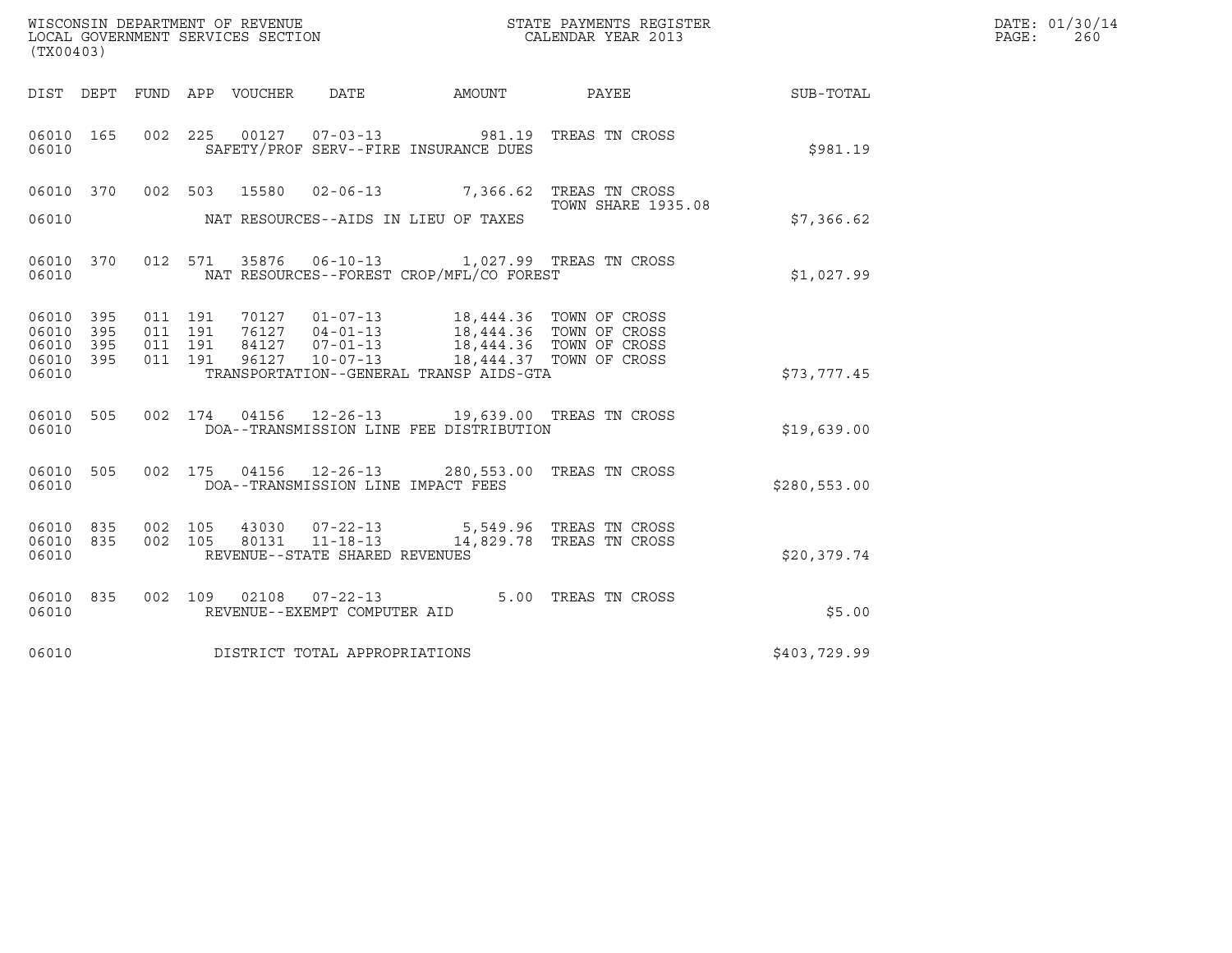| (TX00403)                                     |                   |                                          |         | WISCONSIN DEPARTMENT OF REVENUE<br>LOCAL GOVERNMENT SERVICES SECTION |                                |                                                                                                                                                     | STATE PAYMENTS REGISTER<br>CALENDAR YEAR 2013 |              | DATE: 01/30/14<br>PAGE:<br>261 |
|-----------------------------------------------|-------------------|------------------------------------------|---------|----------------------------------------------------------------------|--------------------------------|-----------------------------------------------------------------------------------------------------------------------------------------------------|-----------------------------------------------|--------------|--------------------------------|
| DIST                                          | DEPT              | FUND                                     |         | APP VOUCHER                                                          | DATE                           | AMOUNT                                                                                                                                              | PAYEE                                         | SUB-TOTAL    |                                |
| 06012 165<br>06012                            |                   |                                          |         |                                                                      |                                | 002  225  00128  07-03-13  841.74  TREAS TN DOVER<br>SAFETY/PROF SERV--FIRE INSURANCE DUES                                                          |                                               | \$841.74     |                                |
| 06012 370<br>06012                            |                   | 000                                      | 001     |                                                                      |                                | NAT RESOURCES-SEVERANCE/YIELD/WITHDRAWAL                                                                                                            |                                               | \$39.71      |                                |
| 06012 370<br>06012                            |                   |                                          | 012 571 |                                                                      | 35877   06-10-13               | NAT RESOURCES--FOREST CROP/MFL/CO FOREST                                                                                                            | 561.40 TREAS TN DOVER                         | \$561.40     |                                |
| 06012 395<br>06012<br>06012<br>06012<br>06012 | 395<br>395<br>395 | 011 191<br>011 191<br>011 191<br>011 191 |         | 70128<br>76128<br>84128<br>96128                                     | $10 - 07 - 13$                 | 01-07-13 20,492.56 TOWN OF DOVER<br>04-01-13 20,492.56 TOWN OF DOVER<br>07-01-13 20,492.56 TOWN OF DOVER<br>TRANSPORTATION--GENERAL TRANSP AIDS-GTA | 20,492.56 TOWN OF DOVER                       | \$81,970.24  |                                |
| 06012<br>06012<br>06012                       | 835<br>835        | 002<br>002 105                           | 105     |                                                                      | REVENUE--STATE SHARED REVENUES | 43031  07-22-13  5,490.40 TREAS TN DOVER<br>80132  11-18-13  31,127.57  TREAS TN DOVER                                                              |                                               | \$36,617.97  |                                |
| 06012                                         |                   |                                          |         |                                                                      | DISTRICT TOTAL APPROPRIATIONS  |                                                                                                                                                     |                                               | \$120,031.06 |                                |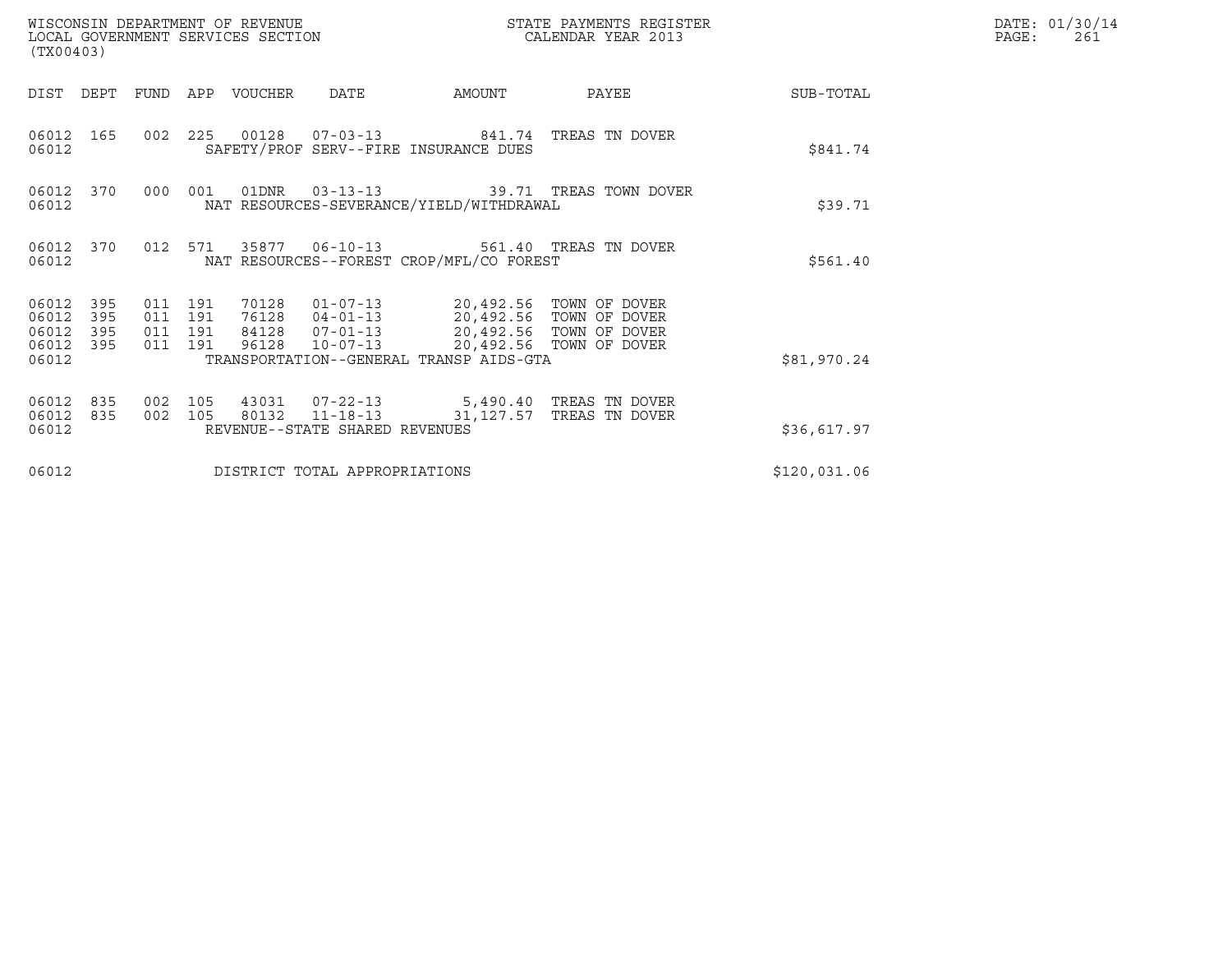| WISCONSIN DEPARTMENT OF REVENUE   | STATE PAYMENTS REGISTER | DATE: 01/30/14 |
|-----------------------------------|-------------------------|----------------|
| LOCAL GOVERNMENT SERVICES SECTION | CALENDAR YEAR 2013      | 262<br>PAGE :  |

| (TX00403)                                                 |  |       |  |  |                                |                                                |                                                                                                                                                                                                                                                                                                                         | DATE: 01/30/14<br>PAGE:<br>262 |  |
|-----------------------------------------------------------|--|-------|--|--|--------------------------------|------------------------------------------------|-------------------------------------------------------------------------------------------------------------------------------------------------------------------------------------------------------------------------------------------------------------------------------------------------------------------------|--------------------------------|--|
|                                                           |  |       |  |  |                                |                                                | DIST DEPT FUND APP VOUCHER DATE AMOUNT PAYEE                                                                                                                                                                                                                                                                            | SUB-TOTAL                      |  |
|                                                           |  | 06014 |  |  |                                | SAFETY/PROF SERV--FIRE INSURANCE DUES          | 06014 165 002 225 00129 07-03-13 956.62 TREAS TN GILMANTON                                                                                                                                                                                                                                                              | \$956.62                       |  |
| 06014                                                     |  |       |  |  |                                | NAT RESOURCES-SEVERANCE/YIELD/WITHDRAWAL       | 06014 370 000 001 01DNR 03-13-13 1,063.28 TREAS TOWN GILMANTON<br>06014 370 000 001 02DNR 07-03-13 1,060.50 TREAS TOWN GILMANTON                                                                                                                                                                                        | \$2,123.78                     |  |
|                                                           |  |       |  |  |                                | 06014 NAT RESOURCES--FOREST CROP/MFL/CO FOREST | 06014 370 012 571 35878 06-10-13 512.83 TREAS TN GILMANTON                                                                                                                                                                                                                                                              | \$512.83                       |  |
| 06014 395<br>06014 395<br>06014 395<br>06014 395<br>06014 |  |       |  |  |                                | TRANSPORTATION--GENERAL TRANSP AIDS-GTA        | $\begin{tabular}{cccc} 011 & 191 & 70129 & 01-07-13 & 12,045.73 & TOWN OF GILMANTON \\ 011 & 191 & 76129 & 04-01-13 & 12,045.73 & TOWN OF GILMANTON \\ 011 & 191 & 84129 & 07-01-13 & 12,045.73 & TOWN OF GILMANTON \\ 011 & 191 & 96129 & 10-07-13 & 12,045.73 & TOWN OF GILMANTON \\ 011 & 191 & 96129 & 10-07-13 & $ | \$48,182.92                    |  |
| 06014                                                     |  |       |  |  |                                | TRANSPORTATION--LRIP/TRIP/MSIP GRANTS          | 06014 395 011 278 95676 11-26-13 23,023.76 TREAS TN GILMANTON                                                                                                                                                                                                                                                           | \$23,023.76                    |  |
| 06014                                                     |  |       |  |  | REVENUE--STATE SHARED REVENUES |                                                | 06014 835 002 105 43032 07-22-13 5,388.21 TREAS TN GILMANTON<br>06014 835 002 105 80133 11-18-13 30,545.65 TREAS TN GILMANTON                                                                                                                                                                                           | \$35,933.86                    |  |
| 06014                                                     |  |       |  |  | REVENUE--EXEMPT COMPUTER AID   |                                                | 06014 835 002 109 02109 07-22-13 1.00 TREAS TN GILMANTON                                                                                                                                                                                                                                                                | \$1.00                         |  |
| 06014                                                     |  |       |  |  | DISTRICT TOTAL APPROPRIATIONS  |                                                |                                                                                                                                                                                                                                                                                                                         | \$110,734.77                   |  |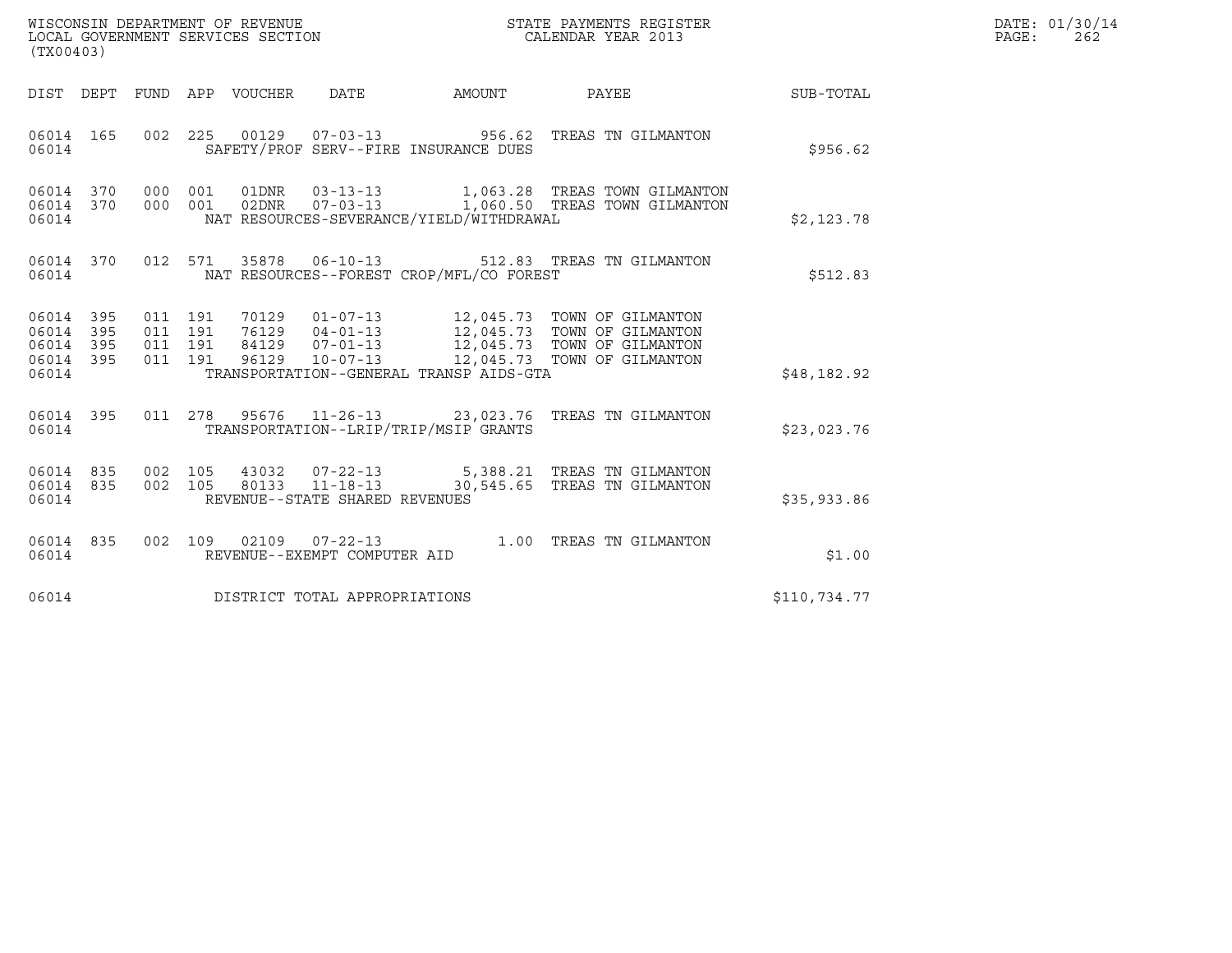| (TX00403)                                 |                          |                                          | WISCONSIN DEPARTMENT OF REVENUE<br>LOCAL GOVERNMENT SERVICES SECTION |                                |                                          | STATE PAYMENTS REGISTER<br>CALENDAR YEAR 2013                                                                                                                          |              | DATE: 01/30/14<br>$\mathtt{PAGE}$ :<br>263 |
|-------------------------------------------|--------------------------|------------------------------------------|----------------------------------------------------------------------|--------------------------------|------------------------------------------|------------------------------------------------------------------------------------------------------------------------------------------------------------------------|--------------|--------------------------------------------|
|                                           | DIST DEPT                |                                          | FUND APP VOUCHER DATE                                                |                                | AMOUNT                                   | PAYEE                                                                                                                                                                  | SUB-TOTAL    |                                            |
| 06016 165<br>06016                        |                          |                                          |                                                                      |                                | SAFETY/PROF SERV--FIRE INSURANCE DUES    | 002 225 00130 07-03-13 926.63 TREAS TN GLENCOE                                                                                                                         | \$926.63     |                                            |
| 06016 370<br>06016                        |                          |                                          |                                                                      | 012 571 35879 06-10-13         | NAT RESOURCES--FOREST CROP/MFL/CO FOREST | 840.17 TREAS TN GLENCOE                                                                                                                                                | \$840.17     |                                            |
| 06016<br>06016<br>06016<br>06016<br>06016 | 395<br>395<br>395<br>395 | 011 191<br>011 191<br>011 191<br>011 191 | 96130                                                                | $10 - 07 - 13$                 | TRANSPORTATION--GENERAL TRANSP AIDS-GTA  | 70130  01-07-13  25,806.23  TOWN OF GLENCOE<br>76130  04-01-13  25,806.23  TOWN OF GLENCOE<br>84130  07-01-13  25,806.23  TOWN OF GLENCOE<br>25,806.23 TOWN OF GLENCOE | \$103,224.92 |                                            |
| 06016 395<br>06016                        |                          |                                          |                                                                      |                                | TRANSPORTATION--LRIP/TRIP/MSIP GRANTS    | 011  278  98356  12-30-13  20,063.57  TREAS TN GLENCOE                                                                                                                 | \$20,063.57  |                                            |
| 06016<br>06016                            | 06016 835<br>835         | 002 105<br>002 105                       |                                                                      | REVENUE--STATE SHARED REVENUES |                                          | 43033  07-22-13  4,200.90  TREAS TN GLENCOE<br>80134  11-18-13  23,812.88 TREAS TN GLENCOE                                                                             | \$28,013.78  |                                            |
| 06016 835<br>06016                        |                          |                                          |                                                                      | REVENUE--EXEMPT COMPUTER AID   |                                          | 002 109 02110 07-22-13 1.00 TREAS TN GLENCOE                                                                                                                           | \$1.00       |                                            |
| 06016 835<br>06016                        |                          |                                          |                                                                      | REVENUE--LOTTERY CREDIT -      |                                          | 021  363  35511  03-25-13  1,065.50  TREAS TN GLENCOE                                                                                                                  | \$1,065.50   |                                            |
| 06016                                     |                          |                                          |                                                                      | DISTRICT TOTAL APPROPRIATIONS  |                                          |                                                                                                                                                                        | \$154,135.57 |                                            |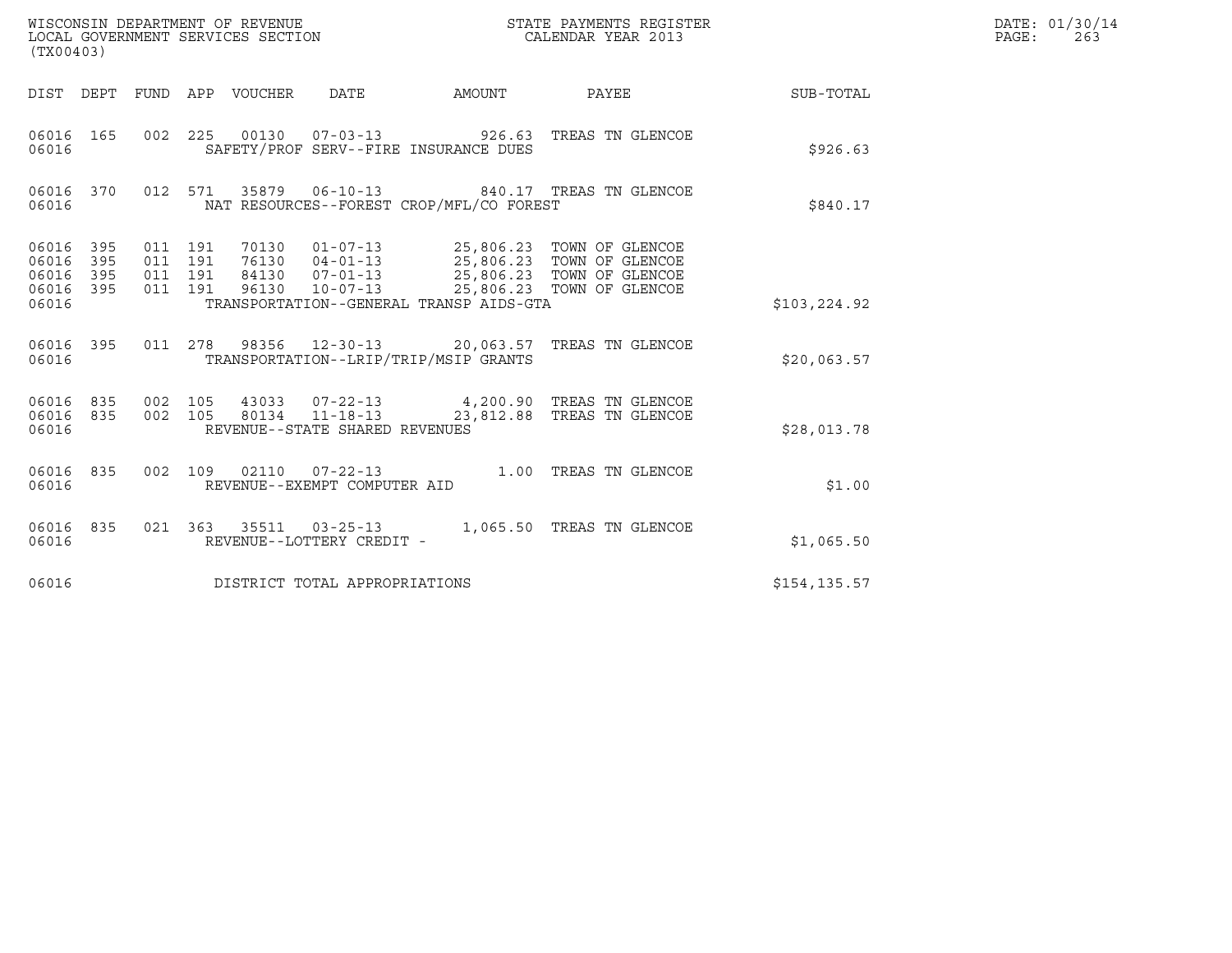| (TX00403)                                 |                          |                                          |     | WISCONSIN DEPARTMENT OF REVENUE<br>LOCAL GOVERNMENT SERVICES SECTION |                                | STATE PAYMENTS REGISTER<br>CALENDAR YEAR 2013                                       |                                                                                                                                                                                          |             | DATE: 01/30/14<br>PAGE:<br>264 |
|-------------------------------------------|--------------------------|------------------------------------------|-----|----------------------------------------------------------------------|--------------------------------|-------------------------------------------------------------------------------------|------------------------------------------------------------------------------------------------------------------------------------------------------------------------------------------|-------------|--------------------------------|
| DIST DEPT                                 |                          |                                          |     | FUND APP VOUCHER                                                     | DATE                           | AMOUNT                                                                              | PAYEE                                                                                                                                                                                    | SUB-TOTAL   |                                |
| 06018 165<br>06018                        |                          |                                          |     |                                                                      |                                | SAFETY/PROF SERV--FIRE INSURANCE DUES                                               | 002 225 00131 07-03-13 457.39 TREAS TN LINCOLN                                                                                                                                           | \$457.39    |                                |
| 06018<br>06018<br>06018                   | 370<br>370               | 000<br>000 001                           | 001 |                                                                      |                                | 04DNR  10-23-13  1,977.48  TOWN LINCOLN<br>NAT RESOURCES-SEVERANCE/YIELD/WITHDRAWAL | 01DNR  03-13-13  456.09 TREAS TOWN LINCOLN                                                                                                                                               | \$2,433.57  |                                |
| 06018                                     | 06018 370                |                                          |     |                                                                      |                                | NAT RESOURCES--FOREST CROP/MFL/CO FOREST                                            | 012 571 35880 06-10-13 1,181.83 TREAS TN LINCOLN                                                                                                                                         | \$1,181.83  |                                |
| 06018<br>06018<br>06018<br>06018<br>06018 | 395<br>395<br>395<br>395 | 011 191<br>011 191<br>011 191<br>011 191 |     |                                                                      |                                | TRANSPORTATION--GENERAL TRANSP AIDS-GTA                                             | 70131  01-07-13  6,377.46  TOWN OF LINCOLN<br>76131  04-01-13   6,377.46   TOWN OF LINCOLN<br>84131  07-01-13   6,377.46  TOWN OF LINCOLN<br>96131  10-07-13   6,377.47  TOWN OF LINCOLN | \$25,509.85 |                                |
| 06018<br>06018<br>06018                   | 835<br>835               | 002 105<br>002 105                       |     |                                                                      | REVENUE--STATE SHARED REVENUES |                                                                                     | 43034  07-22-13  1,459.89  TREAS TN LINCOLN<br>80135  11-18-13  8,278.24  TREAS TN LINCOLN                                                                                               | \$9,738.13  |                                |
| 06018                                     |                          |                                          |     |                                                                      | DISTRICT TOTAL APPROPRIATIONS  |                                                                                     |                                                                                                                                                                                          | \$39,320.77 |                                |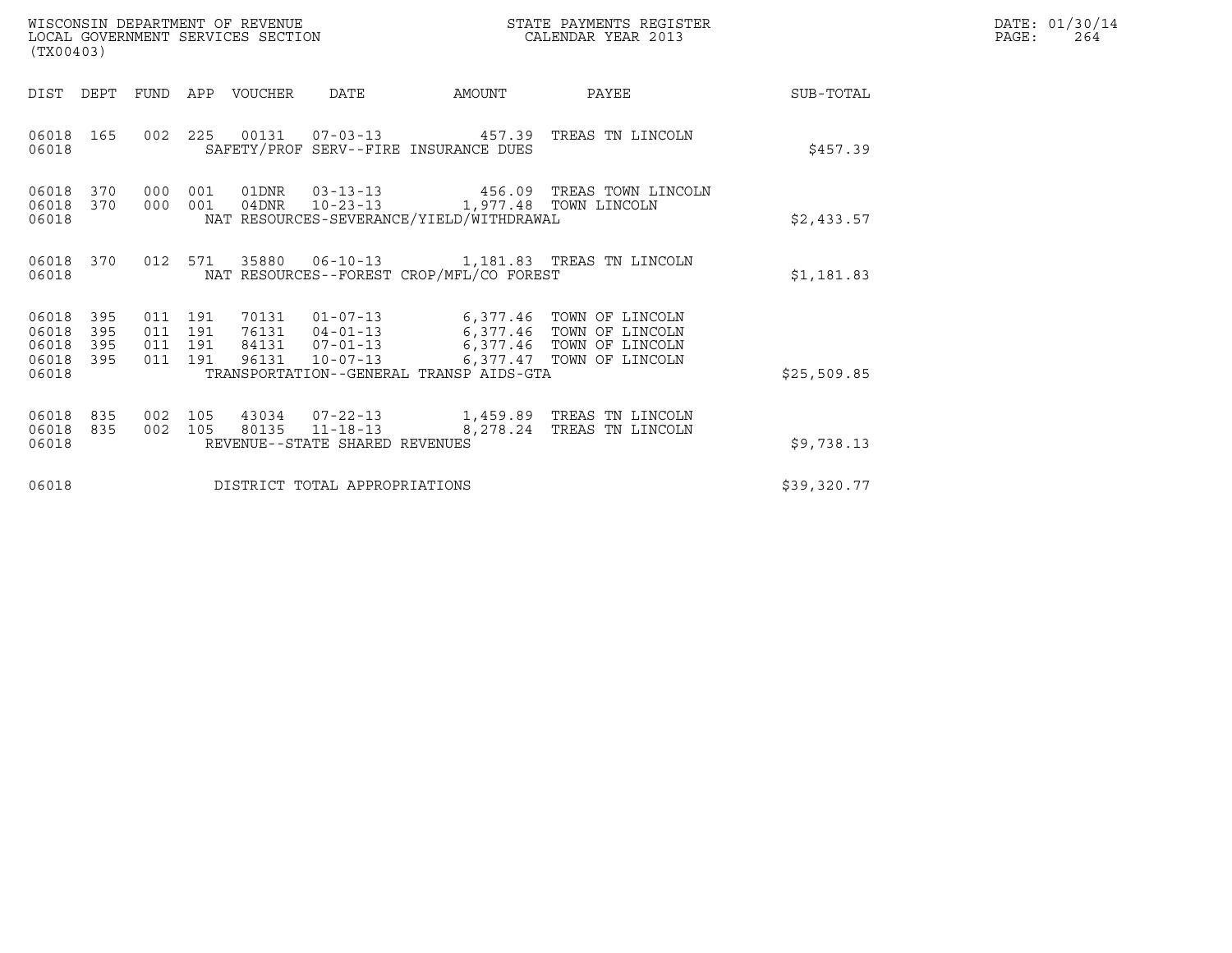| WISCONSIN DEPARTMENT OF REVENUE   | STATE PAYMENTS REGISTER | DATE: 01/30/14 |
|-----------------------------------|-------------------------|----------------|
| LOCAL GOVERNMENT SERVICES SECTION | CALENDAR YEAR 2013      | 265<br>PAGE :  |

| (TX00403)                                                 |     |                                      |                                |                                          | ${\tt WISCONSIM\ DEPARTMENT\ OF\ REVENUE}\hbox{\tt STATE\ PAYMENTS\ REGISTER\ LOCAL\ GOVERNMENT\ SERVICES\ SECTION\hbox{\tt SCITION}\hbox{\tt CALENDAR\ YEAR\ 2013}}$ |              | DATE: 01/30/14<br>PAGE:<br>265 |
|-----------------------------------------------------------|-----|--------------------------------------|--------------------------------|------------------------------------------|-----------------------------------------------------------------------------------------------------------------------------------------------------------------------|--------------|--------------------------------|
| DIST DEPT                                                 |     |                                      |                                | FUND APP VOUCHER DATE AMOUNT PAYEE       |                                                                                                                                                                       | SUB-TOTAL    |                                |
| 06020 165<br>06020                                        |     |                                      |                                | SAFETY/PROF SERV--FIRE INSURANCE DUES    | 002 225 00132 07-03-13 769.92 TREAS TN MAXVILLE                                                                                                                       | \$769.92     |                                |
| 06020 370<br>06020<br>06020 370<br>06020                  | 370 |                                      |                                | NAT RESOURCES-SEVERANCE/YIELD/WITHDRAWAL | 000 001 01DNR 03-13-13 753.25 TREAS TOWN MAXVILLE<br>000 001 02DNR 07-03-13 2,006.71 TREAS TOWN MAXVILLE<br>000 001 05DNR 11-21-13 1,138.71 TREAS TOWN MAXVILLE       | \$3,898.67   |                                |
| 06020 370<br>06020                                        |     | 012 571                              |                                | NAT RESOURCES--FOREST CROP/MFL/CO FOREST | 35881  06-10-13  861.94  TREAS TN MAXVILLE                                                                                                                            | \$861.94     |                                |
| 06020 370<br>06020 370<br>06020                           |     | 012 579<br>18201<br>012 579 18201    |                                | NAT RESOURCES--AIDS IN LIEU OF TAXES     | 04-15-13 2,233.67 TREAS TN MAXVILLE<br>04-15-13 283.89 TREAS TOWN MAXVILLE                                                                                            | \$2,517.56   |                                |
| 06020 395<br>06020 395<br>06020 395<br>06020 395<br>06020 |     |                                      |                                | TRANSPORTATION--GENERAL TRANSP AIDS-GTA  |                                                                                                                                                                       | \$48,246.43  |                                |
| 06020 835<br>06020 835<br>06020                           |     | 002 105<br>002 105                   | REVENUE--STATE SHARED REVENUES |                                          | 43035   07-22-13   1,662.48 TREAS TN MAXVILLE<br>80136   11-18-13   9,420.75 TREAS TN MAXVILLE                                                                        | \$11,083.23  |                                |
| 06020 835<br>06020                                        |     | 002 109<br>02111                     | REVENUE--EXEMPT COMPUTER AID   |                                          | 07-22-13 28.00 TREAS TN MAXVILLE                                                                                                                                      | \$28.00      |                                |
| 06020 835<br>06020 835<br>06020                           |     | 002 302<br>10009<br>002 302<br>11009 |                                | REVENUE-FIRST DOLLAR/SCHOOL LEVY CREDITS | 07-22-13 53,755.80 TREAS TN MAXVILLE<br>07-22-13 13,002.99 TREAS TN MAXVILLE                                                                                          | \$66,758.79  |                                |
| 06020<br>06020                                            | 835 | 021 363 37148 03-25-13               | REVENUE--LOTTERY CREDIT -      |                                          | 9,912.48 TREAS TN MAXVILLE                                                                                                                                            | \$9,912.48   |                                |
| 06020                                                     |     | DISTRICT TOTAL APPROPRIATIONS        |                                |                                          |                                                                                                                                                                       | \$144,077.02 |                                |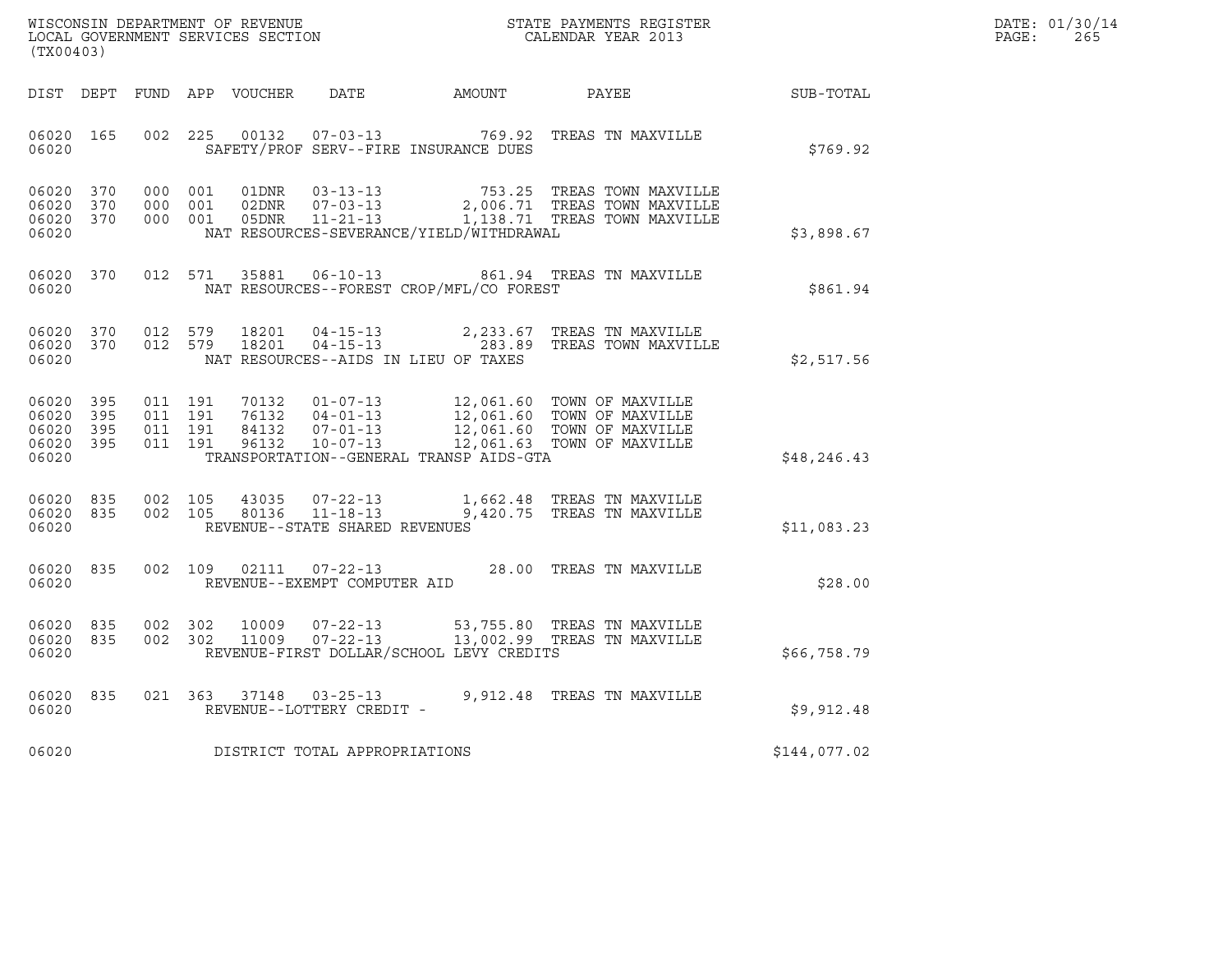| DATE: | 01/30/14 |
|-------|----------|
| PAGE: | 266      |

| (TX00403)                                     |                   |                                          |         |                                  |                                                                    |                                          |                                                                                                                                                                    |               | DATE: 01/30/14<br>PAGE:<br>266 |
|-----------------------------------------------|-------------------|------------------------------------------|---------|----------------------------------|--------------------------------------------------------------------|------------------------------------------|--------------------------------------------------------------------------------------------------------------------------------------------------------------------|---------------|--------------------------------|
|                                               |                   |                                          |         | DIST DEPT FUND APP VOUCHER       | DATE                                                               | AMOUNT                                   | PAYEE                                                                                                                                                              | SUB-TOTAL     |                                |
| 06022 165<br>06022                            |                   | 002 225                                  |         |                                  |                                                                    | SAFETY/PROF SERV--FIRE INSURANCE DUES    | 00133  07-03-13  1,602.98  TREAS TN MILTON                                                                                                                         | \$1,602.98    |                                |
| 06022 370<br>06022 370                        |                   | 002 503<br>002 503                       |         | 16204                            | $02 - 21 - 13$                                                     |                                          | 16204  02-21-13  1,352.88  TREAS TN MILTON<br>7,770.18 TREAS TN MILTON<br>TOWN SHARE 557.15                                                                        |               |                                |
| 06022                                         |                   |                                          |         |                                  |                                                                    | NAT RESOURCES--AIDS IN LIEU OF TAXES     |                                                                                                                                                                    | \$9,123.06    |                                |
| 06022                                         | 06022 370         |                                          |         | 012 571 35882                    |                                                                    | NAT RESOURCES--FOREST CROP/MFL/CO FOREST | 06-10-13 515.87 TREAS TN MILTON                                                                                                                                    | \$515.87      |                                |
| 06022 370<br>06022<br>06022<br>06022<br>06022 | 370<br>370<br>370 | 012 579<br>012 579<br>012 579<br>012 579 |         | 18202<br>18202<br>18202<br>18202 |                                                                    | NAT RESOURCES--AIDS IN LIEU OF TAXES     | 04-15-13 1,199.59 TREAS TN MILTON<br>04-15-13<br>04-15-13<br>04-15-13<br>04-15-13<br>04-15-13<br>04-15-13<br>04-15-13<br>04-15-13                                  | \$1,783.84    |                                |
| 06022<br>06022<br>06022<br>06022 395<br>06022 | 395<br>395<br>395 | 011 191<br>011 191<br>011 191<br>011 191 |         | 96133                            | 10-07-13                                                           | TRANSPORTATION--GENERAL TRANSP AIDS-GTA  | 70133  01-07-13  13,998.66  TOWN OF MILTON<br>76133  04-01-13  13,998.66  TOWN OF MILTON<br>84133  07-01-13  13,998.66  TOWN OF MILTON<br>13,998.67 TOWN OF MILTON | \$55,994.65   |                                |
| 06022 505<br>06022                            |                   |                                          |         |                                  |                                                                    | DOA--TRANSMISSION LINE FEE DISTRIBUTION  | 002 174 04157 12-26-13 42,988.00 TREAS TN MILTON                                                                                                                   | \$42,988.00   |                                |
| 06022 505<br>06022                            |                   |                                          |         |                                  | 002 175 04157 12-26-13<br>DOA--TRANSMISSION LINE IMPACT FEES       |                                          | 614,113.00 TREAS TN MILTON                                                                                                                                         | \$614, 113.00 |                                |
| 06022 835<br>06022<br>06022                   | 835               | 002 105<br>002 105                       |         | 43036                            | $07 - 22 - 13$<br>80137 11-18-13<br>REVENUE--STATE SHARED REVENUES |                                          | 5,181.20 TREAS TN MILTON<br>29,374.38 TREAS TN MILTON                                                                                                              | \$34,555.58   |                                |
| 06022<br>06022                                | 835               | 002 109                                  |         | 02112                            | 07-22-13<br>REVENUE--EXEMPT COMPUTER AID                           |                                          | 1.00 TREAS TN MILTON                                                                                                                                               | \$1.00        |                                |
| 06022<br>06022                                | 835               |                                          | 002 501 | 00001                            | $02 - 01 - 13$                                                     | DOA-PAYMENT FOR MUNICIPAL SERVICES AID   | 60.66 TREAS TN MILTON                                                                                                                                              | \$60.66       |                                |
| 06022                                         |                   |                                          |         |                                  | DISTRICT TOTAL APPROPRIATIONS                                      |                                          |                                                                                                                                                                    | \$760,738.64  |                                |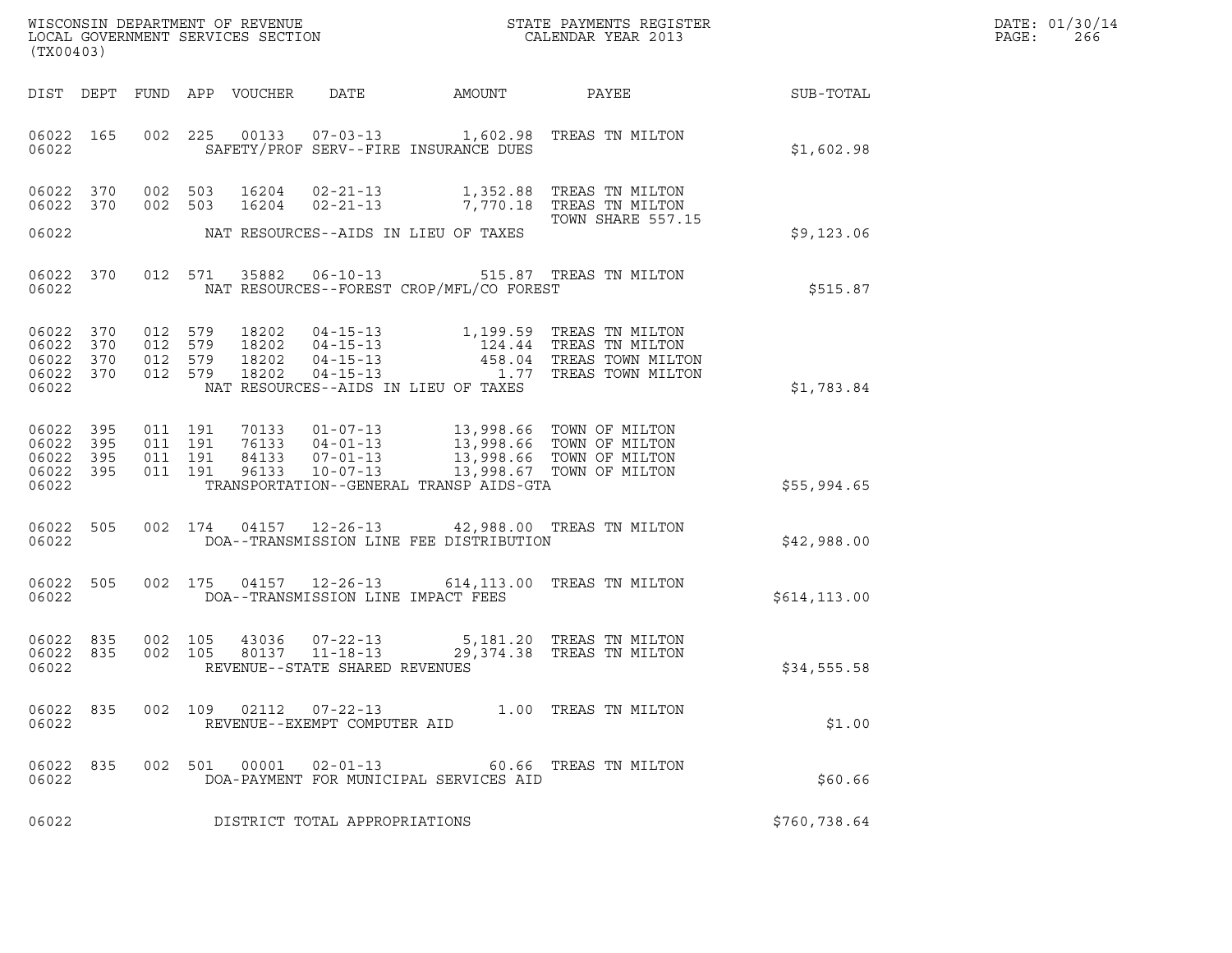| (TX00403)                                         |            |                                          | WISCONSIN DEPARTMENT OF REVENUE<br>LOCAL GOVERNMENT SERVICES SECTION |                                |                                                                                                                                                                                                                       | STATE PAYMENTS REGISTER<br>CALENDAR YEAR 2013                                               |              | DATE: 01/30/14<br>$\mathtt{PAGE}$ :<br>267 |
|---------------------------------------------------|------------|------------------------------------------|----------------------------------------------------------------------|--------------------------------|-----------------------------------------------------------------------------------------------------------------------------------------------------------------------------------------------------------------------|---------------------------------------------------------------------------------------------|--------------|--------------------------------------------|
|                                                   |            |                                          | DIST DEPT FUND APP VOUCHER DATE                                      |                                |                                                                                                                                                                                                                       | AMOUNT PAYEE SUB-TOTAL                                                                      |              |                                            |
| 06024 165<br>06024                                |            |                                          |                                                                      |                                | SAFETY/PROF SERV--FIRE INSURANCE DUES                                                                                                                                                                                 | 002 225 00134 07-03-13 653.76 TREAS TN MODENA                                               | \$653.76     |                                            |
| 06024 370 000 001<br>06024 370<br>06024           |            | 000 001                                  |                                                                      |                                | 04DNR  10-23-13  87.34  TOWN MODENA<br>NAT RESOURCES-SEVERANCE/YIELD/WITHDRAWAL                                                                                                                                       | 01DNR  03-13-13  447.64 TREAS TOWN MADENA                                                   | \$534.98     |                                            |
| 06024 370<br>06024                                |            |                                          |                                                                      |                                | NAT RESOURCES--FOREST CROP/MFL/CO FOREST                                                                                                                                                                              | 012 571 35883 06-10-13 1,200.79 TREAS TN MODENA                                             | \$1,200.79   |                                            |
| 06024 395<br>06024<br>06024<br>06024 395<br>06024 | 395<br>395 | 011 191<br>011 191<br>011 191<br>011 191 |                                                                      |                                | 70134  01-07-13  12,172.75  TOWN OF MODENA<br>76134 04-01-13<br>84134 07-01-13<br>96134 10-07-13<br>12,172.75 TOWN OF MODENA<br>96134 10-07-13<br>12,172.75 TOWN OF MODENA<br>TRANSPORTATION--GENERAL TRANSP AIDS-GTA |                                                                                             | \$48,691.00  |                                            |
| 06024 835<br>06024 835<br>06024                   |            | 002 105                                  |                                                                      | REVENUE--STATE SHARED REVENUES |                                                                                                                                                                                                                       | 43037 07-22-13 3,724.98 TREAS TN MODENA<br>002 105 80138 11-18-13 21,108.25 TREAS TN MODENA | \$24,833.23  |                                            |
| 06024 835<br>06024                                |            | 002 109                                  |                                                                      | REVENUE--EXEMPT COMPUTER AID   |                                                                                                                                                                                                                       | 02113  07-22-13  2.00 TREAS TN MODENA                                                       | \$2.00       |                                            |
| 06024                                             |            |                                          |                                                                      | DISTRICT TOTAL APPROPRIATIONS  |                                                                                                                                                                                                                       |                                                                                             | \$75, 915.76 |                                            |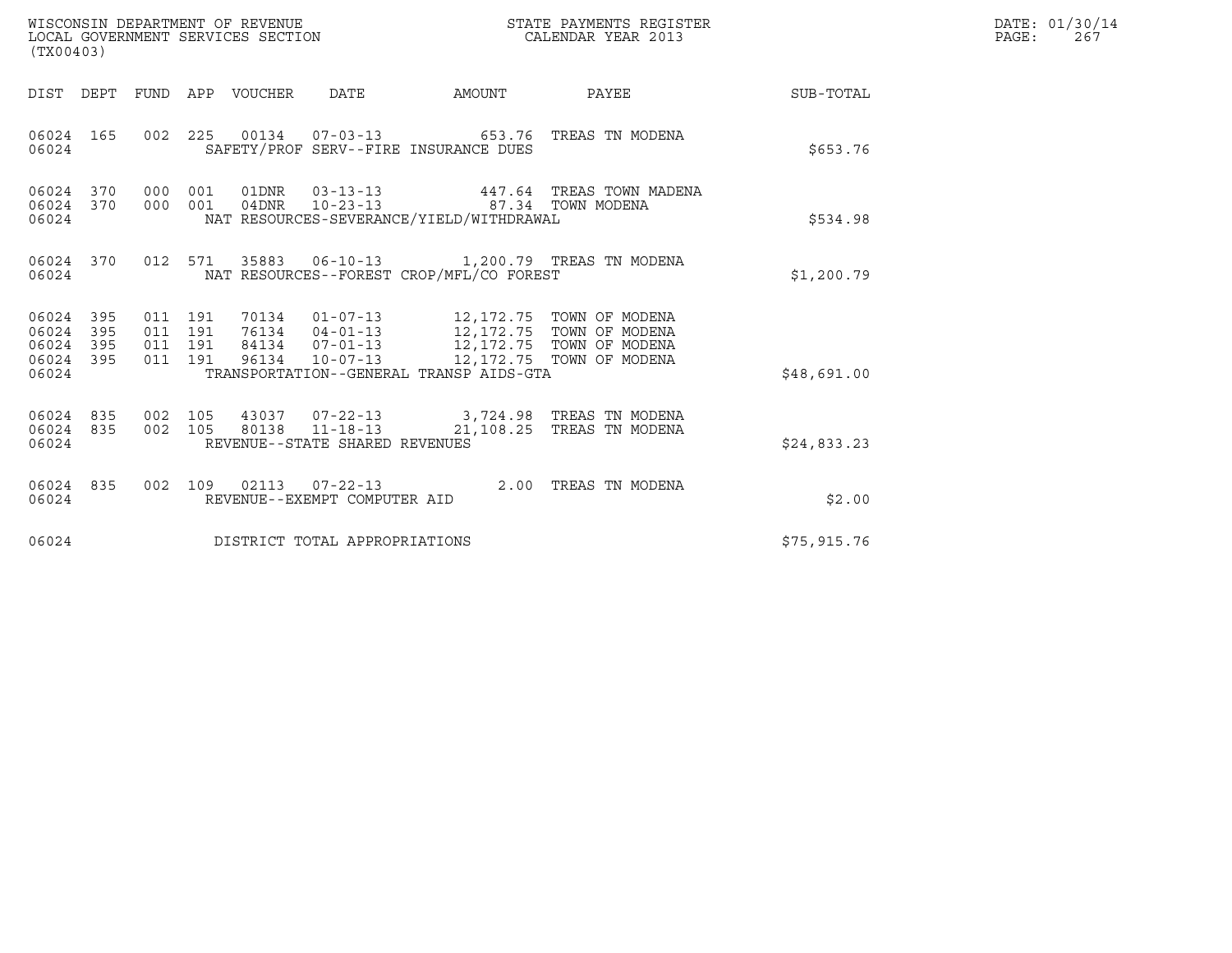| (TX00403)                                                    | WISCONSIN DEPARTMENT OF REVENUE<br>LOCAL GOVERNMENT SERVICES SECTION                                                                                                                                                                                                             | STATE PAYMENTS REGISTER<br>CALENDAR YEAR 2013 | DATE: 01/30/14<br>$\mathtt{PAGE}$ :<br>268 |
|--------------------------------------------------------------|----------------------------------------------------------------------------------------------------------------------------------------------------------------------------------------------------------------------------------------------------------------------------------|-----------------------------------------------|--------------------------------------------|
|                                                              | DIST DEPT FUND APP VOUCHER DATE                                                                                                                                                                                                                                                  | AMOUNT PAYEE SUB-TOTAL                        |                                            |
| 06026 165<br>06026                                           | 002 225 00135 07-03-13 1,177.09 TREAS TN MONDOVI<br>SAFETY/PROF SERV--FIRE INSURANCE DUES                                                                                                                                                                                        | \$1,177.09                                    |                                            |
| 06026 370<br>06026                                           | 000 001 01DNR  03-13-13  2,507.31 TREAS TOWN MONDOVI<br>NAT RESOURCES-SEVERANCE/YIELD/WITHDRAWAL                                                                                                                                                                                 | \$2,507.31                                    |                                            |
| 06026                                                        | 06026 370 012 571 35884 06-10-13 402.00 TREAS TN MONDOVI<br>NAT RESOURCES--FOREST CROP/MFL/CO FOREST                                                                                                                                                                             | \$402.00                                      |                                            |
| 06026 395<br>06026<br>395<br>06026 395<br>06026 395<br>06026 | 70135  01-07-13  13,749.91  TOWN OF MONDOVI<br>76135  04-01-13  13,749.91  TOWN OF MONDOVI<br>84135  07-01-13  13,749.91  TOWN OF MONDOVI<br>011 191<br>011 191<br>011 191<br>96135  10-07-13  13, 749.93  TOWN OF MONDOVI<br>011 191<br>TRANSPORTATION--GENERAL TRANSP AIDS-GTA | \$54,999.66                                   |                                            |
| 06026                                                        | 06026 835 002 105 43038 07-22-13 5,819.55 TREAS TN MONDOVI<br>06026 835 002 105 80139 11-18-13 32,972.78 TREAS TN MONDOVI<br>REVENUE--STATE SHARED REVENUES                                                                                                                      | \$38,792.33                                   |                                            |
| 06026                                                        | 06026 835 002 109 02114 07-22-13 1.00 TREAS TN MONDOVI<br>REVENUE--EXEMPT COMPUTER AID                                                                                                                                                                                           | \$1.00                                        |                                            |
| 06026                                                        | DISTRICT TOTAL APPROPRIATIONS                                                                                                                                                                                                                                                    | \$97,879.39                                   |                                            |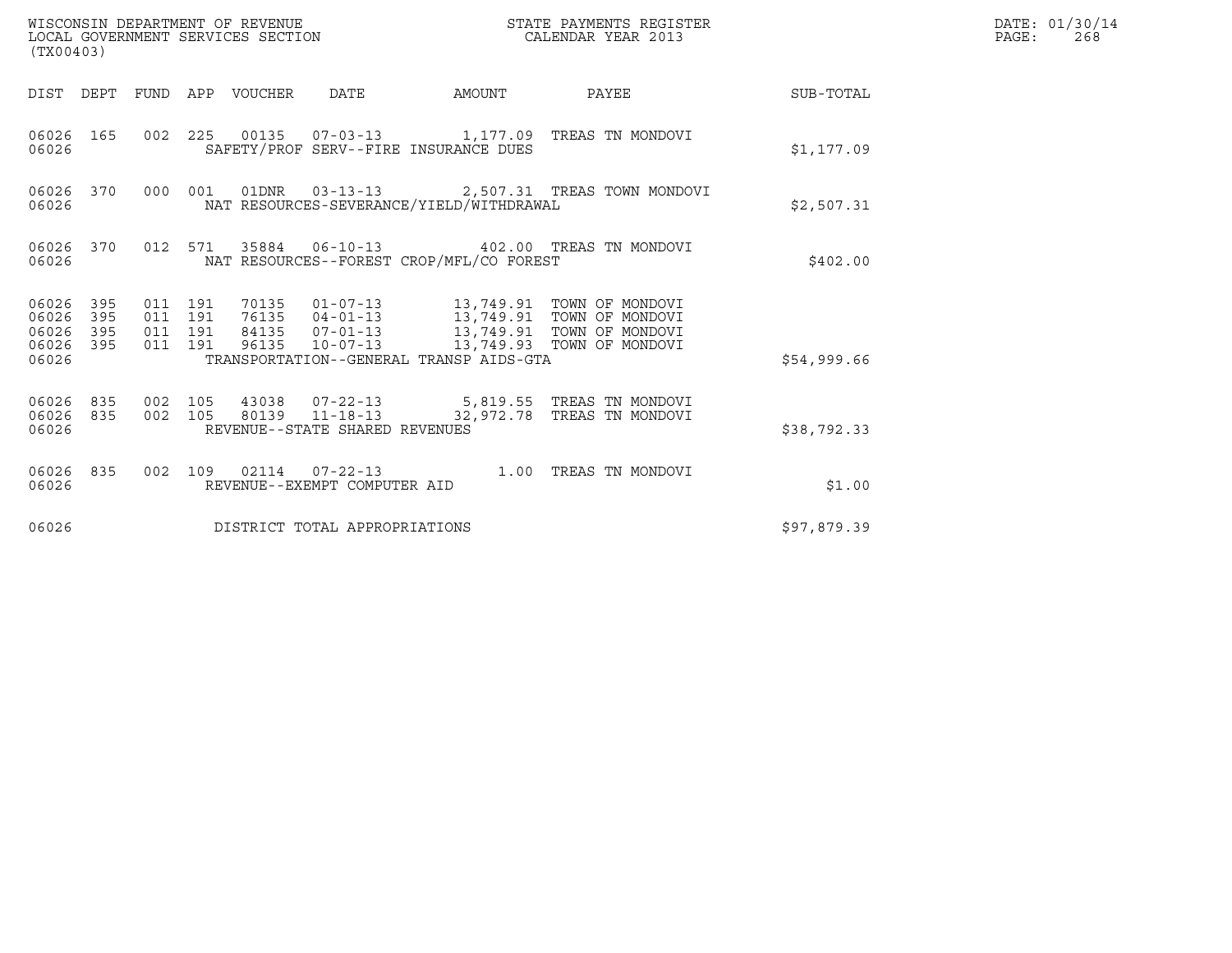| (TX00403)                                                       |                                                                                                                                                                                                                                                                     |              | DATE: 01/30/14<br>PAGE: 269 |
|-----------------------------------------------------------------|---------------------------------------------------------------------------------------------------------------------------------------------------------------------------------------------------------------------------------------------------------------------|--------------|-----------------------------|
|                                                                 | DIST DEPT FUND APP VOUCHER DATE AMOUNT PAYEE THE SUB-TOTAL                                                                                                                                                                                                          |              |                             |
| 06028 165<br>06028                                              | 002 225 00136 07-03-13 737.83 TREAS TN MONTANA<br>SAFETY/PROF SERV--FIRE INSURANCE DUES                                                                                                                                                                             | \$737.83     |                             |
| 06028 370<br>06028 370<br>06028                                 | 000 001 04DNR 10-23-13 915.17 TOWN MONTANA<br>000 001 05DNR 11-21-13 67.03 TREAS TOWN MONTANA<br>NAT RESOURCES-SEVERANCE/YIELD/WITHDRAWAL                                                                                                                           | \$982.20     |                             |
| 06028 370<br>06028                                              | 012 571 35885 06-10-13 1,229.73 TREAS TN MONTANA<br>NAT RESOURCES--FOREST CROP/MFL/CO FOREST                                                                                                                                                                        | \$1,229.73   |                             |
| 06028 395<br>06028<br>395<br>06028<br>395<br>06028 395<br>06028 | 70136 01-07-13 19,211.77 TOWN OF MONTANA<br>76136 04-01-13 19,211.77 TOWN OF MONTANA<br>84136 07-01-13 19,211.77 TOWN OF MONTANA<br>96136 10-07-13 19,211.79 TOWN OF MONTANA<br>011 191<br>011 191<br>011 191<br>011 191<br>TRANSPORTATION--GENERAL TRANSP AIDS-GTA | \$76,847.10  |                             |
| 06028 465<br>06028                                              | 002 305<br>MILITARY AFFAIRS-EMER MGMT-DISASTER RECO                                                                                                                                                                                                                 | \$275.75     |                             |
| 06028 465<br>06028                                              | 002 342 00533 02-19-13 1,654.44 TREAS TN MONTANA<br>MILITARY AFFAIRS-EMERGENCY MGMT-FED FUND                                                                                                                                                                        | \$1,654.44   |                             |
| 06028 835<br>06028 835<br>06028                                 | 002 105<br>43039  07-22-13   1,982.11   TREAS TN MONTANA<br>002 105 80140 11-18-13 11, 231.98 TREAS TN MONTANA<br>REVENUE--STATE SHARED REVENUES                                                                                                                    | \$13, 214.09 |                             |
| 06028                                                           | DISTRICT TOTAL APPROPRIATIONS                                                                                                                                                                                                                                       | \$94,941.14  |                             |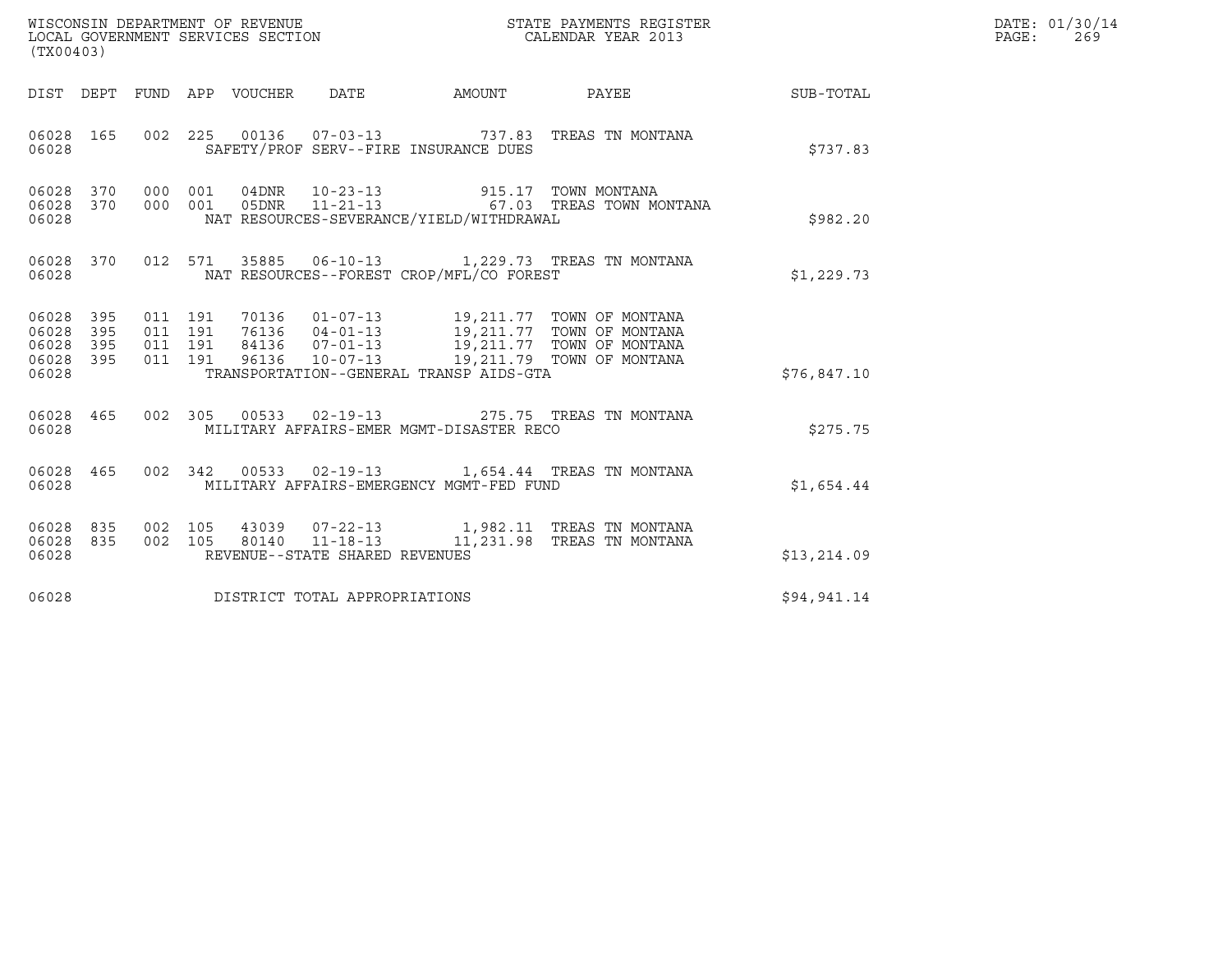| ${\tt WISCOONSIM} \begin{tabular}{lcccc} DEPARTMENT OF REVENUE & & & & & & \begin{tabular}{l} \bf STATE \end{tabular} \end{tabular} \begin{tabular}{lcccc} \bf STATE \end{tabular} \end{tabular} \begin{tabular}{lcccc} \bf STATE \end{tabular} \end{tabular} \begin{tabular}{lcccc} \bf STATE \end{tabular} \end{tabular} \begin{tabular}{lcccc} \bf STATE \end{tabular} \end{tabular} \begin{tabular}{lcccc} \bf STATE \end{tabular} \end{tabular} \begin{tabular}{lcccc} \bf STATE \end{tabular} \end{tabular} \begin{tabular}{lcccc} \bf STATE \end{$<br>(TX00403) |                   |                                          |         |                                 |                                |                                                                                                                                                                                                                                                                                      |                                                                                                       | DATE: 01/30/14<br>PAGE:<br>270 |  |
|------------------------------------------------------------------------------------------------------------------------------------------------------------------------------------------------------------------------------------------------------------------------------------------------------------------------------------------------------------------------------------------------------------------------------------------------------------------------------------------------------------------------------------------------------------------------|-------------------|------------------------------------------|---------|---------------------------------|--------------------------------|--------------------------------------------------------------------------------------------------------------------------------------------------------------------------------------------------------------------------------------------------------------------------------------|-------------------------------------------------------------------------------------------------------|--------------------------------|--|
|                                                                                                                                                                                                                                                                                                                                                                                                                                                                                                                                                                        |                   |                                          |         | DIST DEPT FUND APP VOUCHER DATE |                                |                                                                                                                                                                                                                                                                                      | AMOUNT PAYEE                                                                                          | SUB-TOTAL                      |  |
| 06030 165<br>06030                                                                                                                                                                                                                                                                                                                                                                                                                                                                                                                                                     |                   |                                          |         |                                 |                                | SAFETY/PROF SERV--FIRE INSURANCE DUES                                                                                                                                                                                                                                                | 002 225 00137 07-03-13 1,496.20 TREAS TN NAPLES                                                       | \$1,496.20                     |  |
| 06030 370<br>06030                                                                                                                                                                                                                                                                                                                                                                                                                                                                                                                                                     |                   |                                          | 000 001 | 04DNR                           |                                | 10-23-13 2,847.00 TOWN NAPLES<br>NAT RESOURCES-SEVERANCE/YIELD/WITHDRAWAL                                                                                                                                                                                                            |                                                                                                       | \$2,847.00                     |  |
|                                                                                                                                                                                                                                                                                                                                                                                                                                                                                                                                                                        |                   |                                          |         |                                 |                                |                                                                                                                                                                                                                                                                                      | 06030 370 002 503 15581 02-06-13 921.74 TREAS TN NAPLES<br>2.1.74 TOWN SHARE 148<br>TOWN SHARE 148.23 |                                |  |
| 06030                                                                                                                                                                                                                                                                                                                                                                                                                                                                                                                                                                  |                   |                                          |         |                                 |                                | NAT RESOURCES--AIDS IN LIEU OF TAXES                                                                                                                                                                                                                                                 |                                                                                                       | \$921.74                       |  |
| 06030 370<br>06030                                                                                                                                                                                                                                                                                                                                                                                                                                                                                                                                                     |                   |                                          |         |                                 |                                | NAT RESOURCES--FOREST CROP/MFL/CO FOREST                                                                                                                                                                                                                                             | 012 571 35886 06-10-13 382.43 TREAS TN NAPLES                                                         | \$382.43                       |  |
| 06030 370<br>06030                                                                                                                                                                                                                                                                                                                                                                                                                                                                                                                                                     |                   |                                          | 012 579 |                                 |                                | NAT RESOURCES--AIDS IN LIEU OF TAXES                                                                                                                                                                                                                                                 | 18203  04-15-13  23.09  TREAS TOWN NAPLES                                                             | \$23.09                        |  |
| 06030 395<br>06030<br>06030<br>06030<br>06030                                                                                                                                                                                                                                                                                                                                                                                                                                                                                                                          | 395<br>395<br>395 | 011 191<br>011 191<br>011 191<br>011 191 |         |                                 |                                | $\begin{tabular}{cccc} 70137 & 01-07-13 & 18,788.37 & TOWN OF NAPLES \\ 76137 & 04-01-13 & 18,788.37 & TOWN OF NAPLES \\ 84137 & 07-01-13 & 18,788.37 & TOWN OF NAPLES \\ 96137 & 10-07-13 & 18,788.39 & TOWN OF NAPLES \\ \end{tabular}$<br>TRANSPORTATION--GENERAL TRANSP AIDS-GTA |                                                                                                       | \$75, 153.50                   |  |
| 06030 835<br>06030 835<br>06030                                                                                                                                                                                                                                                                                                                                                                                                                                                                                                                                        |                   |                                          |         |                                 | REVENUE--STATE SHARED REVENUES |                                                                                                                                                                                                                                                                                      | 002 105 43040 07-22-13 4,732.41 TREAS TN NAPLES<br>002 105 80141 11-18-13 26,806.22 TREAS TN NAPLES   | \$31,538.63                    |  |
| 06030 835<br>06030                                                                                                                                                                                                                                                                                                                                                                                                                                                                                                                                                     |                   |                                          |         |                                 | REVENUE--EXEMPT COMPUTER AID   |                                                                                                                                                                                                                                                                                      | 002 109 02115 07-22-13 4.00 TREAS TN NAPLES                                                           | \$4.00                         |  |
| 06030                                                                                                                                                                                                                                                                                                                                                                                                                                                                                                                                                                  |                   |                                          |         |                                 | DISTRICT TOTAL APPROPRIATIONS  |                                                                                                                                                                                                                                                                                      |                                                                                                       | \$112,366.59                   |  |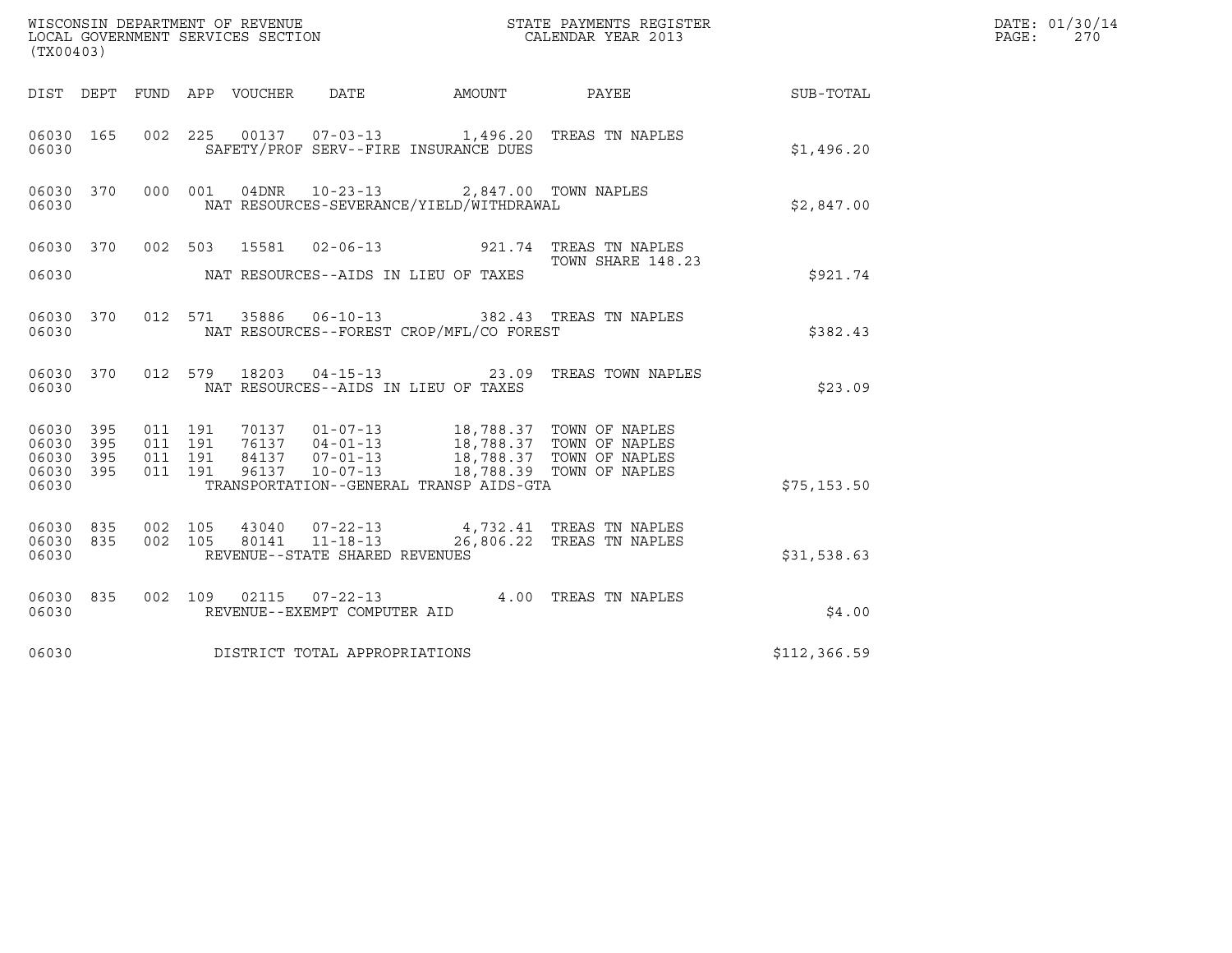| WISCONSIN DEPARTMENT OF REVENUE<br>LOCAL GOVERNMENT SERVICES SECTION | STATE PAYMENTS REGISTER<br>CALENDAR YEAR 2013 | DATE: 01/30/14<br>PAGE:<br>271 |
|----------------------------------------------------------------------|-----------------------------------------------|--------------------------------|

| (TX00403)                                                 | WISCONSIN DEPARTMENT OF REVENUE<br>LOCAL GOVERNMENT SERVICES SECTION<br>(TX00403)                                                                                                                                                                   |                           |              | DATE: 01/30/14<br>$\mathtt{PAGE:}$<br>271 |
|-----------------------------------------------------------|-----------------------------------------------------------------------------------------------------------------------------------------------------------------------------------------------------------------------------------------------------|---------------------------|--------------|-------------------------------------------|
|                                                           | DIST DEPT FUND APP VOUCHER DATE AMOUNT PAYEE                                                                                                                                                                                                        |                           | SUB-TOTAL    |                                           |
| 06032                                                     | 06032 165 002 225 00138 07-03-13 1,658.82 TREAS TN NELSON<br>SAFETY/PROF SERV--FIRE INSURANCE DUES                                                                                                                                                  |                           | \$1,658.82   |                                           |
| 06032 370<br>06032 370<br>06032 370<br>06032              | 000 001 01DNR 03-13-13 2,418.42 TREAS TOWN NELSON<br>000 001 02DNR 07-03-13 1,207.85 TREAS TOWN NELSON<br>000 001 04DNR 10-23-13 1,754.10 TOWN NELSON<br>NAT RESOURCES-SEVERANCE/YIELD/WITHDRAWAL                                                   |                           | \$5,380.37   |                                           |
|                                                           | 06032 370 002 503 15582 02-06-13 10,641.62 TREAS TN NELSON<br>06032 NAT RESOURCES--AIDS IN LIEU OF TAXES                                                                                                                                            | <b>TOWN SHARE 1580.40</b> | \$10,641.62  |                                           |
| 06032                                                     | 06032 370 012 571 35887 06-10-13 1,669.72 TREAS TN NELSON<br>NAT RESOURCES--FOREST CROP/MFL/CO FOREST                                                                                                                                               |                           | \$1,669.72   |                                           |
| 06032 370<br>06032 370<br>06032                           | 012 579 18204 04-15-13 5,569.83 TREAS TN NELSON<br>012 579 18204 04-15-13 174.75 TREAS TOWN NELSON<br>NAT RESOURCES--AIDS IN LIEU OF TAXES                                                                                                          |                           | \$5,744.58   |                                           |
| 06032 395<br>06032 395<br>06032 395<br>06032 395<br>06032 | 011 191 70138 01-07-13 18,920.68 TOWN OF NELSON<br>011 191 76138 04-01-13 18,920.68 TOWN OF NELSON<br>011 191 84138 07-01-13 18,920.68 TOWN OF NELSON<br>011 191 96138 10-07-13 18,920.71 TOWN OF NELSON<br>TRANSPORTATION--GENERAL TRANSP AIDS-GTA |                           | \$75,682.75  |                                           |
| 06032 835<br>06032 835<br>06032                           | 002   105   43041   07-22-13   4,975.53   TREAS TN NELSON   002   105   80142   11-18-13   28,247.75   TREAS TN NELSON<br>REVENUE--STATE SHARED REVENUES                                                                                            |                           | \$33,223.28  |                                           |
| 06032                                                     | 06032 835 002 109 02116 07-22-13 11.00 TREAS TN NELSON<br>REVENUE--EXEMPT COMPUTER AID                                                                                                                                                              |                           | \$11.00      |                                           |
|                                                           | 06032 DISTRICT TOTAL APPROPRIATIONS                                                                                                                                                                                                                 |                           | \$134,012.14 |                                           |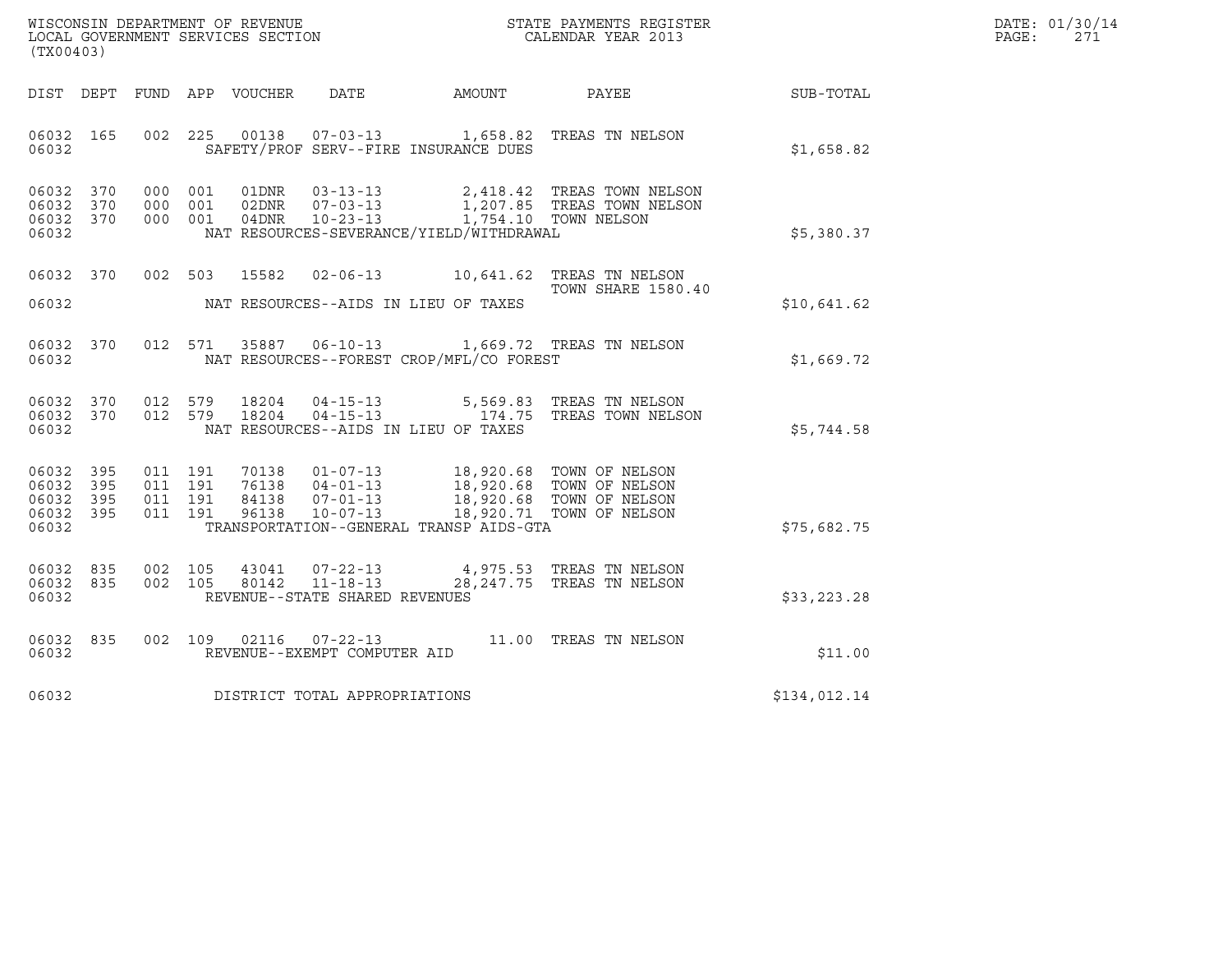| (TX00403)                                                 |                                          | WISCONSIN DEPARTMENT OF REVENUE<br>LOCAL GOVERNMENT SERVICES SECTION |                                                          |                                          | STATE PAYMENTS REGISTER<br>CALENDAR YEAR 2013                                                                                                                                                          |                  | DATE: 01/30/14<br>PAGE:<br>272 |
|-----------------------------------------------------------|------------------------------------------|----------------------------------------------------------------------|----------------------------------------------------------|------------------------------------------|--------------------------------------------------------------------------------------------------------------------------------------------------------------------------------------------------------|------------------|--------------------------------|
|                                                           |                                          | DIST DEPT FUND APP VOUCHER DATE                                      |                                                          | AMOUNT PAYEE                             |                                                                                                                                                                                                        | <b>SUB-TOTAL</b> |                                |
| 06034 165<br>06034                                        |                                          |                                                                      |                                                          | SAFETY/PROF SERV--FIRE INSURANCE DUES    | 002  225  00139  07-03-13  1,354.84  TREAS TN WAUMANDEE                                                                                                                                                | \$1,354.84       |                                |
| 06034 370<br>06034                                        |                                          |                                                                      |                                                          | NAT RESOURCES--FOREST CROP/MFL/CO FOREST | 012 571 35888 06-10-13 1,223.58 TREAS TN WAUMANDEE                                                                                                                                                     | \$1,223.58       |                                |
| 06034 370<br>06034                                        |                                          |                                                                      | NAT RESOURCES--RU RECYCLING GRANT                        |                                          | 074 670 40279 05-20-13 2,452.46 TREAS TN WAUMANDEE                                                                                                                                                     | \$2,452.46       |                                |
| 06034 395<br>06034 395<br>06034 395<br>06034 395<br>06034 | 011 191<br>011 191<br>011 191<br>011 191 |                                                                      |                                                          | TRANSPORTATION--GENERAL TRANSP AIDS-GTA  | 70139   01-07-13   22,138.52   TOWN OF WAUMANDEE<br>76139   04-01-13   22,138.52   TOWN OF WAUMANDEE<br>84139  07-01-13  22,138.52  TOWN OF WAUMANDEE<br>96139  10-07-13  22,138.55  TOWN OF WAUMANDEE | \$88,554.11      |                                |
| 06034 835 002 105<br>06034 835<br>06034                   |                                          |                                                                      | 002 105 80143 11-18-13<br>REVENUE--STATE SHARED REVENUES |                                          | 43042  07-22-13  3,751.62  TREAS TN WAUMANDEE<br>20,551.66 TREAS TN WAUMANDEE                                                                                                                          | \$24,303.28      |                                |
| 06034 835<br>06034                                        |                                          |                                                                      | REVENUE--EXEMPT COMPUTER AID                             |                                          | 002 109 02117 07-22-13 233.00 TREAS TN WAUMANDEE                                                                                                                                                       | \$233.00         |                                |
| 06034                                                     |                                          |                                                                      | DISTRICT TOTAL APPROPRIATIONS                            |                                          |                                                                                                                                                                                                        | \$118,121.27     |                                |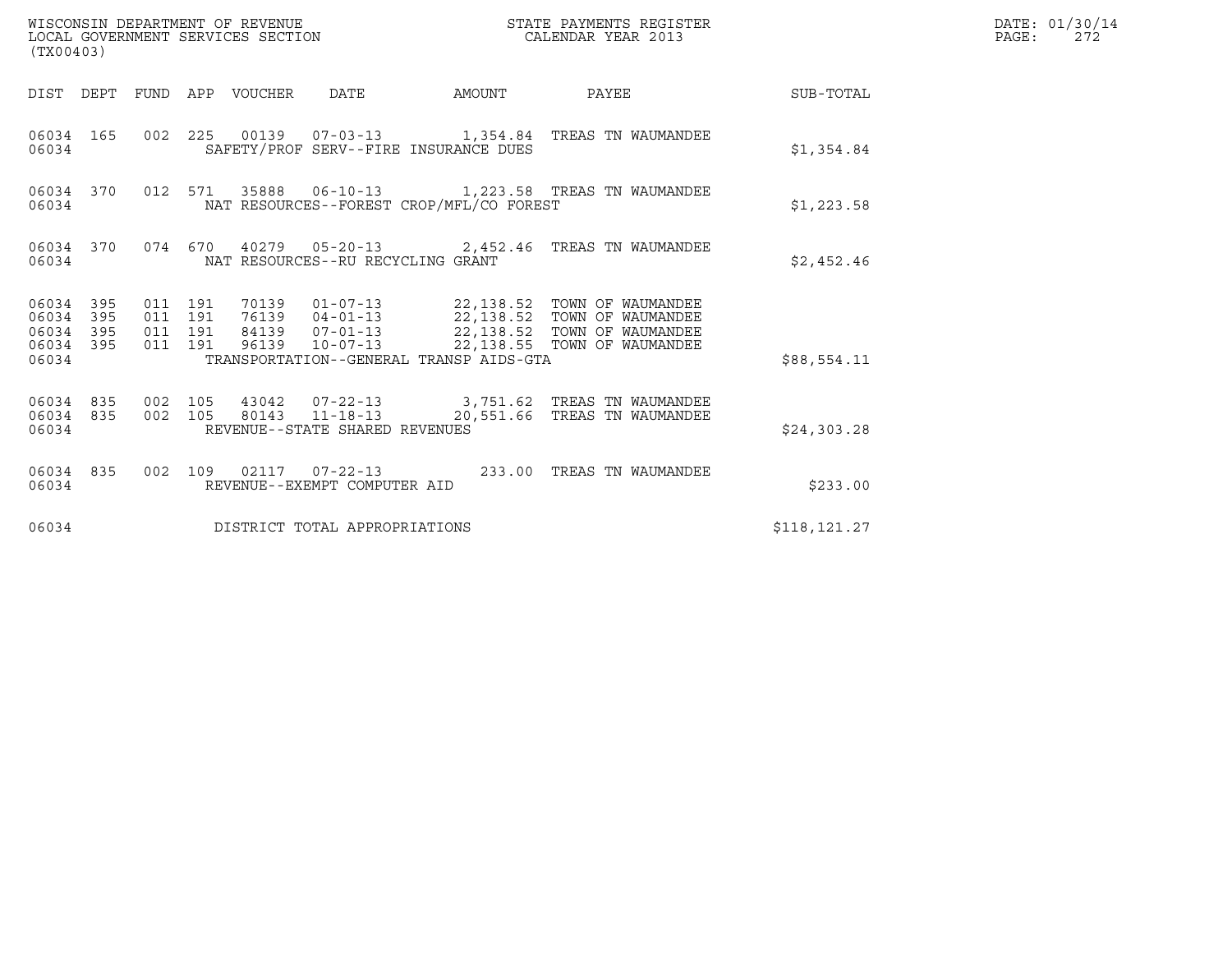| WISCONSIN DEPARTMENT OF REVENUE   | STATE PAYMENTS REGISTER | DATE: 01/30/14 |
|-----------------------------------|-------------------------|----------------|
| LOCAL GOVERNMENT SERVICES SECTION | CALENDAR YEAR 2013      | PAGE :         |

| (TX00403)                                 |                                 |                                      |                                                               |        |                                                                                                                                                                                                  |              |
|-------------------------------------------|---------------------------------|--------------------------------------|---------------------------------------------------------------|--------|--------------------------------------------------------------------------------------------------------------------------------------------------------------------------------------------------|--------------|
| DEPT<br>DIST                              |                                 | FUND APP VOUCHER DATE                |                                                               | AMOUNT | PAYEE                                                                                                                                                                                            | SUB-TOTAL    |
| 06111 165<br>06111                        |                                 | 002 225                              | SAFETY/PROF SERV--FIRE INSURANCE DUES                         |        | 00140  07-03-13  907.53  TREAS VIL COCHRANE                                                                                                                                                      | \$907.53     |
| 06111<br>06111<br>06111<br>06111<br>06111 | 395<br>395<br>395<br>395<br>011 | 011 191<br>011 191<br>011 191<br>191 | $96140$ $10-07-13$<br>TRANSPORTATION--GENERAL TRANSP AIDS-GTA |        | 70140  01-07-13  3,988.73  VILLAGE OF COCHRANE<br>76140  04-01-13  3,988.73  VILLAGE OF COCHRANE<br>3,988.73 VILLAGE OF COCHRANE<br>3,988.73 VILLAGE OF COCHRANE<br>3,988.76 VILLAGE OF COCHRANE | \$15,954.95  |
| 06111<br>06111                            | 505                             |                                      | DOA--TRANSMISSION LINE FEE DISTRIBUTION                       |        | 002 174 04158 12-26-13 3,751.00 TREAS VIL COCHRANE                                                                                                                                               | \$3,751.00   |
| 06111 505<br>06111                        |                                 |                                      | DOA--TRANSMISSION LINE IMPACT FEES                            |        | 002 175 04158 12-26-13 53,594.00 TREAS VIL COCHRANE                                                                                                                                              | \$53,594.00  |
| 06111 835<br>06111<br>06111               | 835                             |                                      | REVENUE--STATE SHARED REVENUES                                |        | 002 105 43043 07-22-13 12,340.79 TREAS VIL COCHRANE<br>002 105 80144 11-18-13 69,923.68 TREAS VIL COCHRANE                                                                                       | \$82,264.47  |
| 06111<br>06111                            | 835<br>002                      | 109<br>02118                         | REVENUE--EXEMPT COMPUTER AID                                  |        | 07-22-13 187.00 TREAS VIL COCHRANE                                                                                                                                                               | \$187.00     |
| 06111<br>06111                            | 835                             |                                      | 021 363 35512 03-25-13<br>REVENUE--LOTTERY CREDIT -           | 90.41  | TREAS VIL COCHRANE                                                                                                                                                                               | \$90.41      |
| 06111                                     |                                 |                                      | DISTRICT TOTAL APPROPRIATIONS                                 |        |                                                                                                                                                                                                  | \$156,749.36 |
|                                           |                                 |                                      |                                                               |        |                                                                                                                                                                                                  |              |

(TX00403)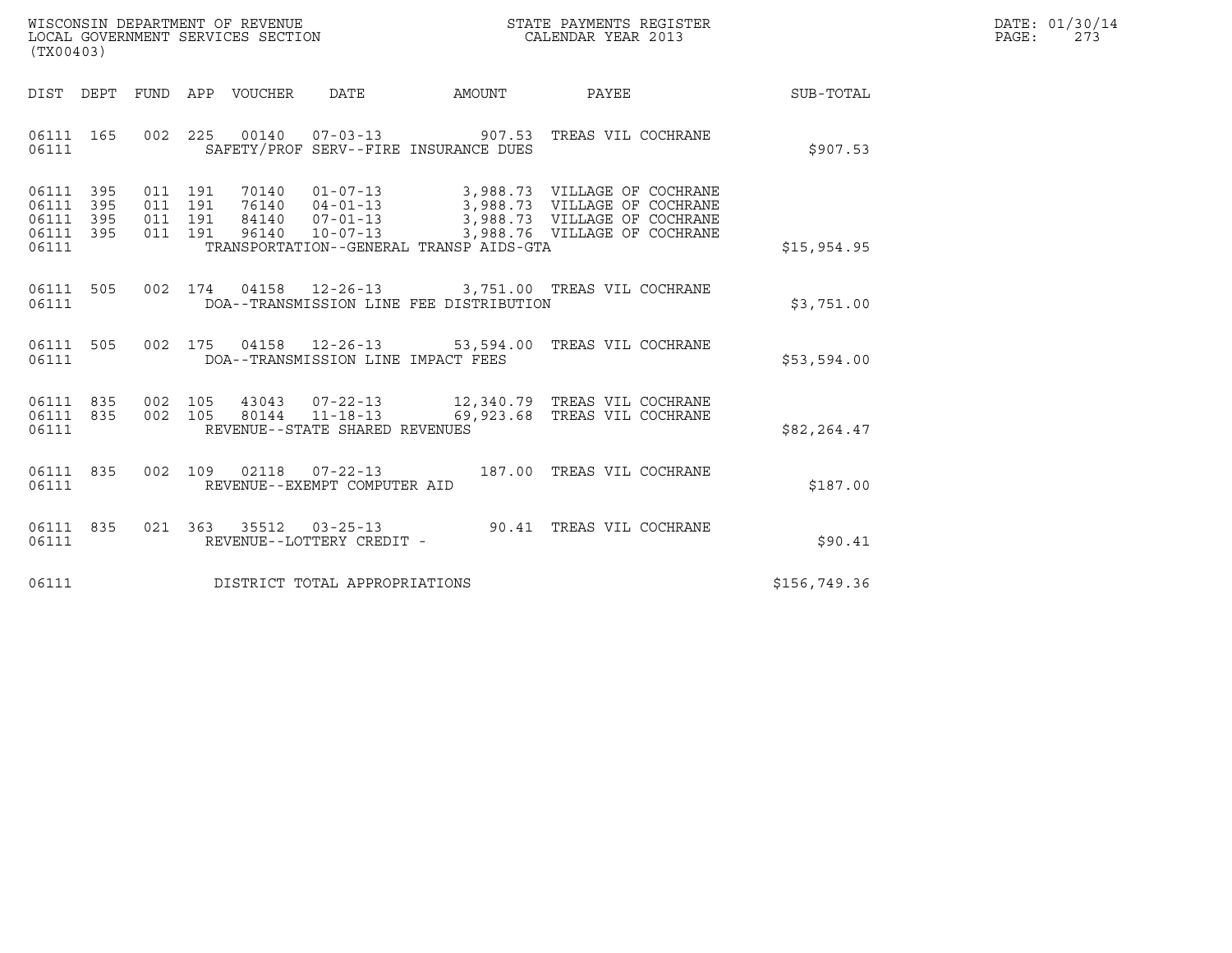| (TX00403)                                                                                                                                                                                                                                                                                                                                    |  |                   |              | DATE: 01/30/14<br>PAGE: 274 |
|----------------------------------------------------------------------------------------------------------------------------------------------------------------------------------------------------------------------------------------------------------------------------------------------------------------------------------------------|--|-------------------|--------------|-----------------------------|
| DIST DEPT FUND APP VOUCHER DATE AMOUNT PAYEE PAYEE SUB-TOTAL                                                                                                                                                                                                                                                                                 |  |                   |              |                             |
| 002  225  00141  07-03-13  716.76  TREAS VIL NELSON<br>06154 165<br>SAFETY/PROF SERV--FIRE INSURANCE DUES<br>06154                                                                                                                                                                                                                           |  |                   | \$716.76     |                             |
| 06154 370 002 503 16205 02-21-13 1,316.55 TREAS VIL NELSON                                                                                                                                                                                                                                                                                   |  |                   |              |                             |
|                                                                                                                                                                                                                                                                                                                                              |  | TOWN SHARE 334.76 | \$1,316.55   |                             |
| 06154 370 012 571 35889 06-10-13 21.90 TREAS VIL NELSON<br>NAT RESOURCES--FOREST CROP/MFL/CO FOREST<br>06154                                                                                                                                                                                                                                 |  |                   | \$21.90      |                             |
| 70141  01-07-13  2,081.97 VILLAGE OF NELSON<br>76141  04-01-13  2,081.97 VILLAGE OF NELSON<br>84141  07-01-13  2,081.97 VILLAGE OF NELSON<br>96141  10-07-13  2,081.98 VILLAGE OF NELSON<br>06154 395<br>011 191<br>011 191<br>06154 395<br>06154 395<br>011 191<br>06154 395<br>011 191<br>TRANSPORTATION--GENERAL TRANSP AIDS-GTA<br>06154 |  |                   | \$8,327.89   |                             |
|                                                                                                                                                                                                                                                                                                                                              |  |                   |              |                             |
| 06154 835<br>002 105<br>43044  07-22-13   16,881.22   TREAS VIL NELSON<br>002 105<br>80145  11-18-13  95,937.32  TREAS VIL NELSON<br>06154 835<br>REVENUE--STATE SHARED REVENUES<br>06154                                                                                                                                                    |  |                   | \$112,818.54 |                             |
| 002 109 02119 07-22-13 28.00 TREAS VIL NELSON<br>06154 835<br>REVENUE--EXEMPT COMPUTER AID<br>06154                                                                                                                                                                                                                                          |  |                   | \$28.00      |                             |
| 021 363 35513 03-25-13 862.08 TREAS VIL NELSON<br>06154 835<br>REVENUE--LOTTERY CREDIT -<br>06154                                                                                                                                                                                                                                            |  |                   | \$862.08     |                             |
| DISTRICT TOTAL APPROPRIATIONS<br>06154                                                                                                                                                                                                                                                                                                       |  |                   | \$124,091.72 |                             |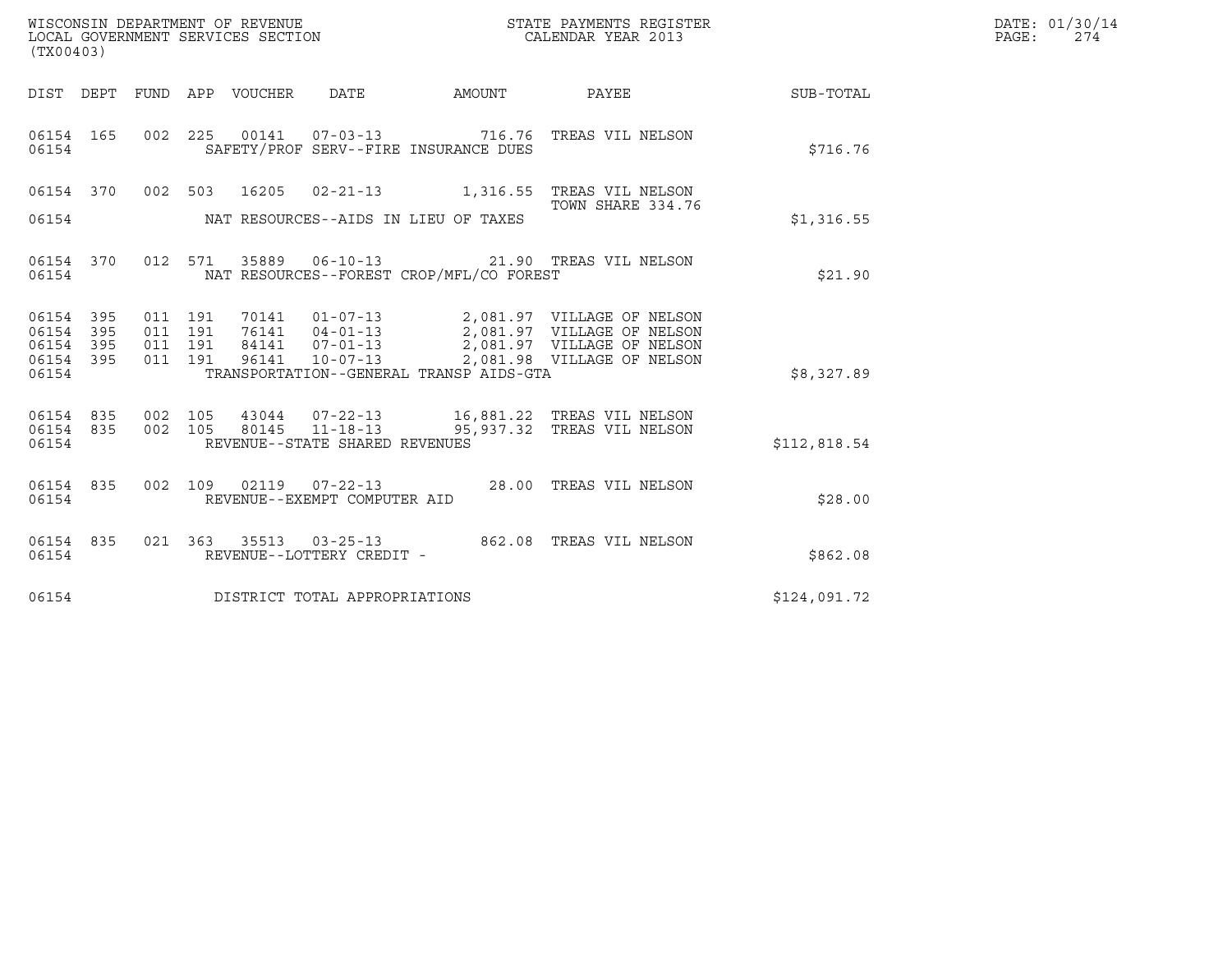| (TX00403)                                                                                                                                                                                                                                                                                                | R                                                                          | DATE: 01/30/14<br>$\mathtt{PAGE:}$<br>275 |
|----------------------------------------------------------------------------------------------------------------------------------------------------------------------------------------------------------------------------------------------------------------------------------------------------------|----------------------------------------------------------------------------|-------------------------------------------|
| DIST DEPT FUND APP VOUCHER DATE AMOUNT PAYEE THE SUB-TOTAL                                                                                                                                                                                                                                               |                                                                            |                                           |
| 06201 165 002 225 00142 07-03-13 2,120.31 TREAS CITY ALMA<br>SAFETY/PROF SERV--FIRE INSURANCE DUES<br>06201                                                                                                                                                                                              | \$2,120.31                                                                 |                                           |
| 06201 370 012 571 35890 06-10-13 76.27 TREAS CITY ALMA<br>NAT RESOURCES--FOREST CROP/MFL/CO FOREST<br>06201                                                                                                                                                                                              | \$76.27                                                                    |                                           |
| 06201 370 074 670 40280 05-20-13 4,137.41 TREAS CITY ALMA<br>06201 NAT RESOURCES--RU RECYCLING GRANT                                                                                                                                                                                                     | \$4,137.41                                                                 |                                           |
| 06201 395 011 185 66209 02-25-13 3,841.99 TREAS CITY ALMA<br>06201 TRANSPORTATION--HIGHWAY SAFETY-FEDERAL                                                                                                                                                                                                | \$3,841.99                                                                 |                                           |
| 011 191 70142 01-07-13 11,602.22 CITY OF ALMA<br>011 191 76142 04-01-13 11,602.22 CITY OF ALMA<br>011 191 84142 07-01-13 11,602.22 CITY OF ALMA<br>011 191 96142 10-07-13 11,602.23 CITY OF ALMA<br>06201 395<br>06201 395<br>06201 395<br>06201 395<br>TRANSPORTATION--GENERAL TRANSP AIDS-GTA<br>06201 | \$46,408.89                                                                |                                           |
| 06201 435 005 162 01HSD 09-03-13 4,597.35 CITY ALMA<br>06201 MS--AMBULANCE FUNDING ASSISTANCE GRANTS                                                                                                                                                                                                     | \$4,597.35                                                                 |                                           |
| 002 231 00050 11-01-13 160.00 TREAS CITY ALMA<br>06201 455<br>JUSTICE--LAW ENFORCEMENT TRAINING<br>06201 200                                                                                                                                                                                             | \$160.00                                                                   |                                           |
| 06201 505 002 174 04159 12-26-13 11,734.00 TREAS CITY ALMA<br>06201    QOA--TRANSMISSION LINE FEE DISTRIBUTION                                                                                                                                                                                           | \$11,734.00                                                                |                                           |
| 06201 505 002 175 04159 12-26-13 167,637.00 TREAS CITY ALMA                                                                                                                                                                                                                                              | \$167,637.00                                                               |                                           |
| 002 105<br>06201 835<br>43045<br>$07 - 22 - 13$<br>06201 835<br>002 105<br>80146<br>$11 - 18 - 13$<br>REVENUE--STATE SHARED REVENUES<br>06201                                                                                                                                                            | 69,448.79<br>TREAS CITY ALMA<br>387,168.16 TREAS CITY ALMA<br>\$456,616.95 |                                           |
| 06201 835<br>02120<br>$07 - 22 - 13$<br>002 109<br>06201 835<br>$07 - 22 - 13$<br>002 109<br>05024<br>06201<br>REVENUE--EXEMPT COMPUTER AID                                                                                                                                                              | 86.00 TREAS CITY ALMA<br>505.00 TREAS CITY ALMA<br>\$591.00                |                                           |
| 06201 835<br>021 363 35514 03-25-13<br>06201<br>REVENUE--LOTTERY CREDIT -                                                                                                                                                                                                                                | 545.94 TREAS CITY ALMA<br>\$545.94                                         |                                           |
| 06201<br>DISTRICT TOTAL APPROPRIATIONS                                                                                                                                                                                                                                                                   | \$698,467.11                                                               |                                           |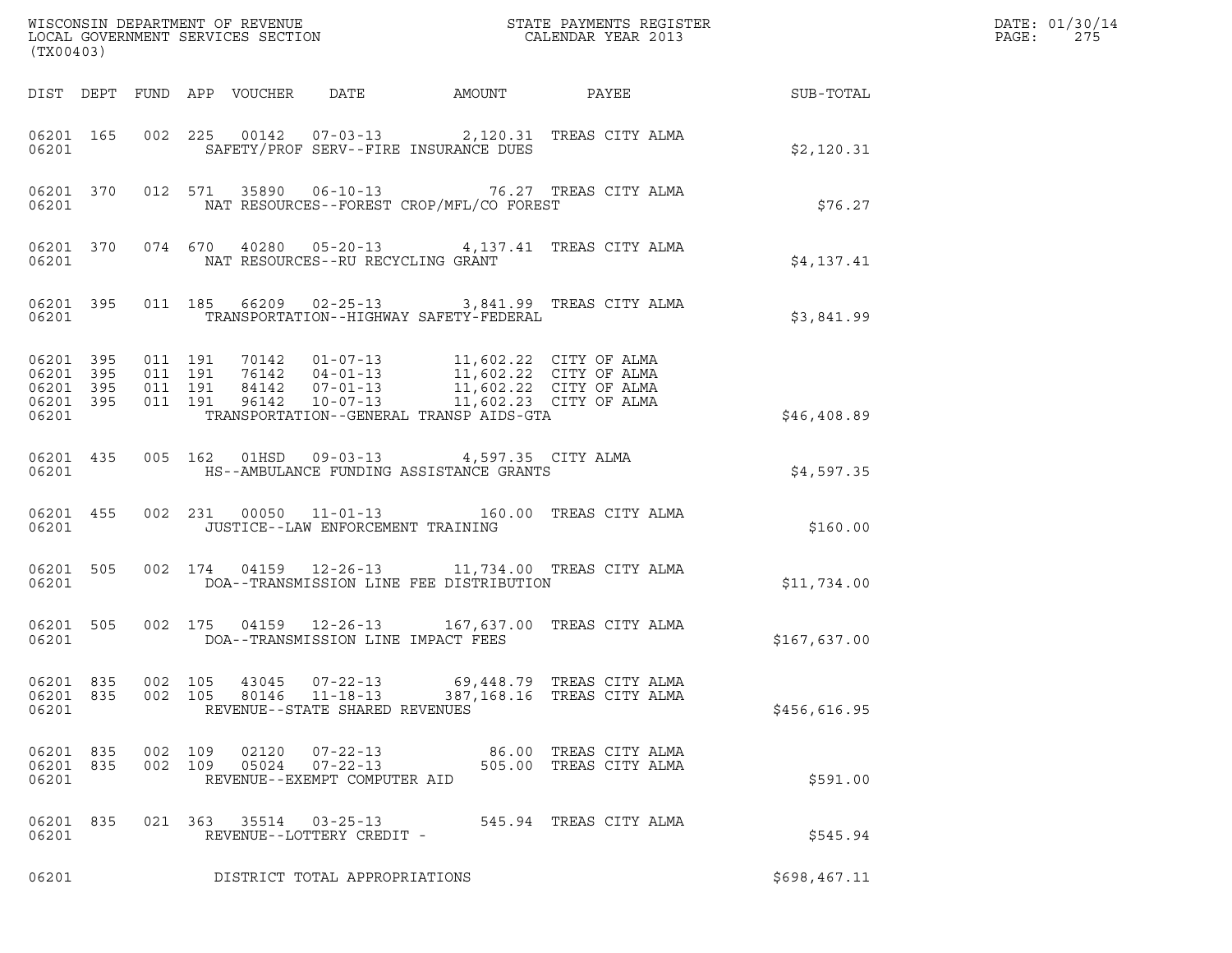| WISCONSIN DEPARTMENT OF REVENUE   | STATE PAYMENTS REGISTER | DATE: 01/30/14 |
|-----------------------------------|-------------------------|----------------|
| LOCAL GOVERNMENT SERVICES SECTION | CALENDAR YEAR 2013      | 276<br>PAGE :  |

| (TX00403)                                                                                         |                                                                                                                                                                                 |                       |                                                                                                                                  |              |
|---------------------------------------------------------------------------------------------------|---------------------------------------------------------------------------------------------------------------------------------------------------------------------------------|-----------------------|----------------------------------------------------------------------------------------------------------------------------------|--------------|
| DEPT<br>FUND<br>DIST                                                                              | APP<br>VOUCHER<br><b>DATE</b>                                                                                                                                                   | AMOUNT                | PAYEE                                                                                                                            | SUB-TOTAL    |
| 002<br>06206<br>165<br>06206                                                                      | 225<br>00143<br>$07 - 03 - 13$<br>SAFETY/PROF SERV--FIRE INSURANCE DUES                                                                                                         | 2,593.96              | TREAS CITY BUFFALO                                                                                                               | \$2,593.96   |
| 06206<br>395<br>011<br>06206<br>395<br>011<br>06206<br>395<br>011<br>06206<br>395<br>011<br>06206 | 191<br>70143<br>$01 - 07 - 13$<br>191<br>76143<br>$04 - 01 - 13$<br>191<br>84143<br>$07 - 01 - 13$<br>191<br>96143<br>$10 - 07 - 13$<br>TRANSPORTATION--GENERAL TRANSP AIDS-GTA |                       | 9,632.35 CITY OF BUFFALO CITY<br>9,632.35 CITY OF BUFFALO CITY<br>9,632.35 CITY OF BUFFALO CITY<br>9,632.35 CITY OF BUFFALO CITY | \$38,529.40  |
| 06206<br>505<br>002<br>06206                                                                      | 174<br>04160<br>$12 - 26 - 13$<br>DOA--TRANSMISSION LINE FEE DISTRIBUTION                                                                                                       |                       | 1,721.00 TREAS CITY BUFFALO CITY                                                                                                 | \$1,721.00   |
| 505<br>002<br>06206<br>06206                                                                      | 175<br>04160  12-26-13  24,580.00<br>DOA--TRANSMISSION LINE IMPACT FEES                                                                                                         |                       | TREAS CITY BUFFALO CITY                                                                                                          | \$24,580.00  |
| 002<br>06206<br>835<br>002<br>06206<br>835<br>06206                                               | 105<br>43046<br>$07 - 22 - 13$<br>105<br>$11 - 18 - 13$<br>80147<br>REVENUE--STATE SHARED REVENUES                                                                              | 9,536.01<br>54,029.88 | TREAS CITY BUFFALO<br>TREAS CITY BUFFALO CITY                                                                                    | \$63,565.89  |
| 06206<br>835<br>002<br>06206                                                                      | 109<br>02121<br>$07 - 22 - 13$<br>REVENUE--EXEMPT COMPUTER AID                                                                                                                  | 1.00                  | TREAS CITY BUFFALO                                                                                                               | \$1.00       |
| 06206<br>835<br>021<br>06206                                                                      | 363<br>35515<br>$03 - 25 - 13$<br>REVENUE--LOTTERY CREDIT -                                                                                                                     | 2,723.87              | TREAS CITY BUFFALO                                                                                                               | \$2,723.87   |
| 06206                                                                                             | DISTRICT TOTAL APPROPRIATIONS                                                                                                                                                   |                       |                                                                                                                                  | \$133,715.12 |

(TX00403)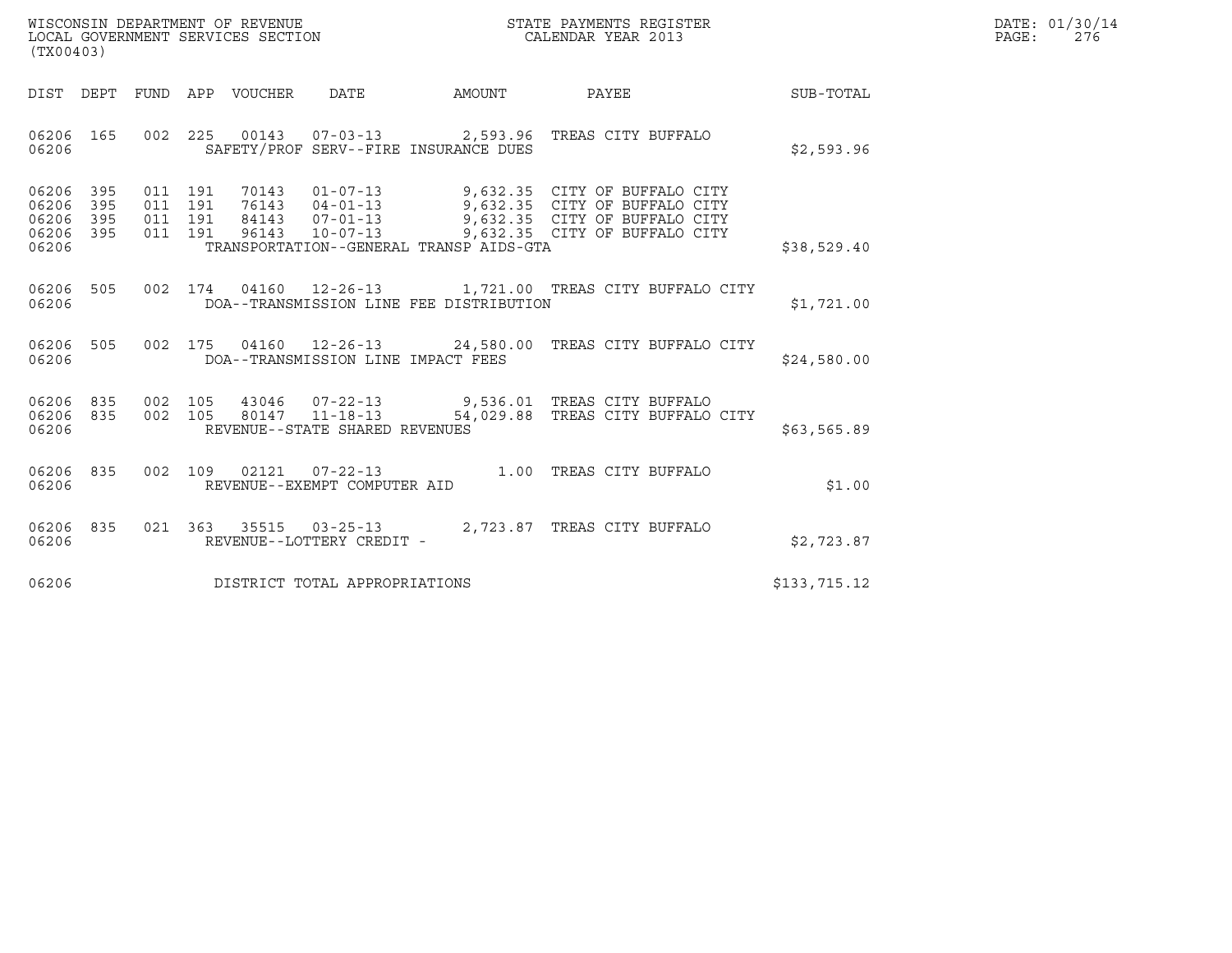| WISCONSIN DEPARTMENT OF REVENUE<br>LOCAL GOVERNMENT SERVICES SECTION<br>CALENDAR YEAR 2013<br>CALENDAR YEAR 2013<br>(TX00403) |  |                    |                                         |                                                              |                                                |                                                                                                                                                                                                                                                                                     |  |               |  |
|-------------------------------------------------------------------------------------------------------------------------------|--|--------------------|-----------------------------------------|--------------------------------------------------------------|------------------------------------------------|-------------------------------------------------------------------------------------------------------------------------------------------------------------------------------------------------------------------------------------------------------------------------------------|--|---------------|--|
|                                                                                                                               |  |                    |                                         |                                                              |                                                | DIST DEPT FUND APP VOUCHER DATE AMOUNT PAYEE SUB-TOTAL                                                                                                                                                                                                                              |  |               |  |
|                                                                                                                               |  | 06226              |                                         |                                                              | SAFETY/PROF SERV--FIRE INSURANCE DUES          | 06226 165 002 225 00144 07-03-13 1,675.84 TREAS CITY FOUNTAIN CITY                                                                                                                                                                                                                  |  | \$1,675.84    |  |
|                                                                                                                               |  |                    |                                         |                                                              | 06226 NAT RESOURCES--FOREST CROP/MFL/CO FOREST | 06226 370 012 571 35891 06-10-13 30.54 TREAS CITY FOUNTAIN CITY                                                                                                                                                                                                                     |  | \$30.54       |  |
|                                                                                                                               |  |                    | 06226 NAT RESOURCES--RU RECYCLING GRANT |                                                              |                                                | 06226 370 074 670 40281 05-20-13 4,661.07 TREAS CITY FOUNTAIN CITY                                                                                                                                                                                                                  |  | \$4,661.07    |  |
|                                                                                                                               |  |                    |                                         |                                                              |                                                | 06226 395 011 185 81585 07-22-13 639.60 TREAS CITY FOUNTAIN CITY<br>06226 395 011 185 81585 07-22-13 418.20 TREAS CITY FOUNTAIN CITY<br>06226 395 011 185 82316 07-29-13 492.00 TREAS CITY FOUNTAIN CITY<br>06226 395 011 185 85521<br>06226 TRANSPORTATION--HIGHWAY SAFETY-FEDERAL |  | \$3,394.80    |  |
|                                                                                                                               |  |                    |                                         |                                                              | 06226 TRANSPORTATION--GENERAL TRANSP AIDS-GTA  | 06226 395 011 191 70144 01-07-13 6,933.72 CITY OF FOUNTAIN CITY<br>06226 395 011 191 76144 04-01-13 6,933.72 CITY OF FOUNTAIN CITY<br>06226 395 011 191 84144 07-01-13 6,933.72 CITY OF FOUNTAIN CITY<br>06226 395 011 191 96144 10-07-                                             |  | \$27,734.88   |  |
|                                                                                                                               |  |                    |                                         |                                                              | 06226 TRANSPORTATION--LRIP/TRIP/MSIP GRANTS    | 06226 395 011 278 64590 02-07-13 7,076.99 TREAS CITY FOUNTAIN CITY                                                                                                                                                                                                                  |  | \$7,076.99    |  |
|                                                                                                                               |  | 06226 066226       |                                         |                                                              | JUSTICE--LAW ENFORCEMENT TRAINING              | 06226 455 002 231 00275 02-08-13 160.00 TREAS CITY FOUNTAIN CITY                                                                                                                                                                                                                    |  | \$160.00      |  |
| 06226                                                                                                                         |  |                    |                                         |                                                              | DOA--JUSTICE-ASSISTANCE-FEDERAL ARRA FDS       | 06226 505 002 650 06674 02-01-13 1,067.23 TREAS CITY FOUNTAIN CITY                                                                                                                                                                                                                  |  | \$1,067.23    |  |
| 06226 835<br>06226 835<br>06226                                                                                               |  | 002 105<br>002 105 | 43047<br>80148                          | 07-22-13<br>$11 - 18 - 13$<br>REVENUE--STATE SHARED REVENUES |                                                | 30,978.71 TREAS CITY FOUNTAIN CITY<br>175,532.52 TREAS CITY FOUNTAIN CITY                                                                                                                                                                                                           |  | \$206, 511.23 |  |
| 06226 835<br>06226                                                                                                            |  |                    |                                         | REVENUE--EXEMPT COMPUTER AID                                 |                                                | 002 109 02122 07-22-13 97.00 TREAS CITY FOUNTAIN CITY                                                                                                                                                                                                                               |  | \$97.00       |  |
| 06226 835<br>06226                                                                                                            |  |                    |                                         | REVENUE--LOTTERY CREDIT -                                    |                                                | 021 363 35516 03-25-13 1,136.20 TREAS CITY FOUNTAIN CITY                                                                                                                                                                                                                            |  | \$1,136.20    |  |
| 06226                                                                                                                         |  |                    |                                         | DISTRICT TOTAL APPROPRIATIONS                                |                                                |                                                                                                                                                                                                                                                                                     |  | \$253,545.78  |  |